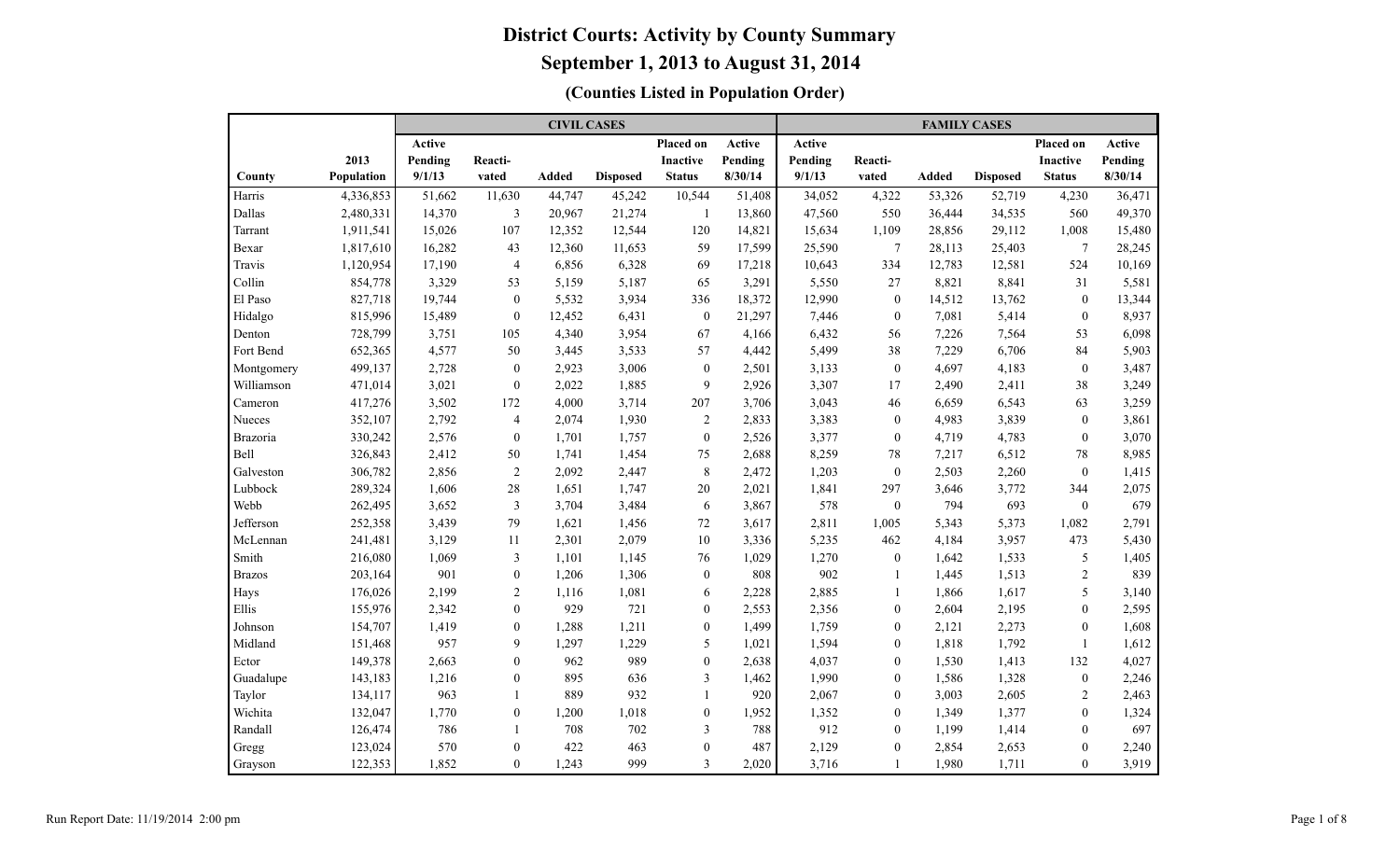### **September 1, 2013 to August 31, 2014**

|                 |                    |                 |                                | <b>JUVENILE CASES</b> |                  |                                  |                 |              |                |                | <b>CRIMINAL CASES</b> |                |              |                |                          | <b>TOTAL CASES</b> |                 |                          |                |
|-----------------|--------------------|-----------------|--------------------------------|-----------------------|------------------|----------------------------------|-----------------|--------------|----------------|----------------|-----------------------|----------------|--------------|----------------|--------------------------|--------------------|-----------------|--------------------------|----------------|
|                 |                    | Active          |                                |                       |                  | <b>Placed on</b>                 | Active          | Active       |                |                |                       | Placed on      | Active       | Active         |                          |                    |                 | Placed on                | Active         |
|                 | 2013               | Pending         | Reacti-                        |                       |                  | <b>Inactive</b>                  | Pending         | Pending      | Reacti-        |                |                       | Inactive       | Pending      | Pending        | Reacti-                  |                    |                 | <b>Inactive</b>          | Pending        |
| County          | <b>Population</b>  | 9/1/13          | vated                          | <b>Added</b>          | <b>Disposed</b>  | <b>Status</b>                    | 8/30/14         | 9/1/13       | vated          | Added          | <b>Disposed</b>       | <b>Status</b>  | 8/30/14      | 9/1/13         | vated                    | <b>Added</b>       | <b>Disposed</b> | <b>Status</b>            | 8/30/14        |
| Harris          | 4,336,853          | 2,130           | 1,235                          | 8,344                 | 8,111            | 682                              | 2,348           | 12,403       | 7,748          | 42,646         | 41,287                | 7,871          | 12,966       | 100,247        | 24,935                   | 149,063            | 147,359         | 23,327                   | 103,193        |
| Dallas          | 2,480,331          | 7,767           | 242                            | 2,287                 | 2,078            | 290                              | 7,928           | 21,538       | 99             | 35,880         | 34,436                | 1,680          | 21,704       | 91,235         | 894                      | 95,578             | 92,323          | 2,531                    | 92,862         |
| Tarrant         | 1,911,541          | 121             | 540                            | 1,580                 | 1,535            | 508                              | 198             | 5,000        | 3,458          | 17,316         | 16,731                | 3,633          | 5,420        | 35,781         | 5,214                    | 60,104             | 59,922          | 5,269                    | 35,919         |
| Bexar           | 1,817,610          | 353             | 249                            | 2,455                 | 2,529            | 254                              | 332             | 5,946        | 6,256          | 16,216         | 15,562                | 6,052          | 6,738        | 48,171         | 6,555                    | 59,144             | 55,147          | 6,372                    | 52,914         |
| Travis          | 1,120,954          | 1,099           | 46                             | 1,760                 | 1,582            | 50                               | 1,233           | 5,350        | 6,084          | 12,481         | 11,740                | 5,139          | 6,156        | 34,282         | 6,468                    | 33,880             | 32,231          | 5,782                    | 34,776         |
| Collin          | 854,778            | 243             | 5                              | 867                   | 777              | 17                               | 320             | 3,931        | $\overline{0}$ | 4,441          | 4,400                 | $\mathbf{0}$   | 3,977        | 13,053         | 85                       | 19,288             | 19,205          | 113                      | 13,169         |
| El Paso         | 827,718            | 422             | $\overline{0}$                 | 1,423                 | 1,374            | $\overline{0}$                   | 632             | 18,245       | $\bf{0}$       | 4,258          | 6,868                 | $\theta$       | 17,463       | 51,401         | $\overline{0}$           | 25,725             | 25,938          | 336                      | 49,811         |
| Hidalgo         | 815,996            | 523             | $\theta$                       | 838                   | 829              | $\overline{0}$                   | 532             | 5,414        | -1             | 6,558          | 6,192                 | 27             | 5,779        | 28,872         |                          | 26,929             | 18,866          | 27                       | 36,545         |
| Denton          | 728,799            |                 |                                |                       |                  |                                  |                 | 1,668        | 1,588          | 2,830          | 2,975                 | 1,579          | 1,569        | 11,851         | 1,749                    | 14,396             | 14,493          | 1,699                    | 11,833         |
| Fort Bend       | 652,365            | $\mathbf{0}$    | $\boldsymbol{0}$               | $\mathbf{0}$          | $\boldsymbol{0}$ | $\overline{0}$                   | $\mathbf{0}$    | 2,662        | 1,974          | 3,620          | 3,071                 | 2,284          | 2,789        | 12,738         | 2,062                    | 14,294             | 13,310          | 2,425                    | 13,134         |
| Montgomery      | 499,137            | 548             | $\mathbf{0}$                   | 131                   | 126              | $\overline{0}$                   | $\overline{0}$  | 2,709        | 2,880          | 5,263          | 5,239                 | 1,891          | 3,040        | 9,118          | 2,880                    | 13,014             | 12,554          | 1,891                    | 9,028          |
| Williamson      | 471,014            | 113             | $\overline{0}$                 | 460                   | 352              | $\mathbf{1}$                     | 152             | 929          | 115            | 2,362          | 2,281                 | 162            | 904          | 7,370          | 132                      | 7,334              | 6,929           | 210                      | 7,231          |
| Cameron         | 417,276            | 520             | $\theta$                       | 577                   | 564              | $\overline{0}$                   | 554             | 1,953        | 1,837          | 4,022          | 4,439                 | 2,563          | 1,480        | 9,018          | 2,055                    | 15,258             | 15,260          | 2,833                    | 8,999          |
| Nueces          | 352,107            |                 |                                |                       |                  |                                  |                 | 2,007        | 143            | 4,830          | 4,661                 | 50             | 2,291        | 8,182          | 147                      | 11,887             | 10,430          | 52                       | 8,985          |
| <b>Brazoria</b> | 330,242            |                 |                                |                       |                  |                                  |                 | 2,263        | $\overline{1}$ | 3,157          | 3,061                 | $\overline{1}$ | 2,358        | 8,216          | $\overline{\phantom{0}}$ | 9,577              | 9,601           | $\overline{\phantom{0}}$ | 7,954          |
| Bell            | 326,843            |                 |                                |                       |                  |                                  |                 | 973          | 92             | 1,921          | 1,818                 | 105            | 1,118        | 11,644         | 220                      | 10,879             | 9,784           | 258                      | 12,791         |
| Galveston       | 306,782            | 1,630           | $\overline{0}$                 | 699                   | 664              | $\overline{0}$                   | 1,665           | 2,124        | 959            | 3,786          | 3,513                 | 997            | 2,358        | 7,813          | 961                      | 9,080              | 8,884           | 1,005                    | 7,910          |
| Lubbock         | 289,324            | 131             | $\overline{0}$                 | 411                   | 278              | 56                               | 100             | 3,524        | 5,678          | 4,801          | 4,649                 | 6,129          | 3,430        | 7,102          | 6,003                    | 10,509             | 10,446          | 6,549                    | 7,626          |
| Webb            | 262,495            |                 |                                |                       |                  |                                  |                 | 1,798        | 768            | 1,958          | 1,581                 | 1,007          | 1,949        | 6,028          | 771                      | 6,456              | 5,758           | 1,013                    | 6,495          |
| Jefferson       | 252,358            | 45              | $\overline{0}$                 | 251                   | 237              | $\overline{0}$                   | 77              | 1,893        | $\bf{0}$       | 3,748          | 3,363                 | 500            | 2,242        | 8,188          | 1,084                    | 10,963             | 10,429          | 1,654                    | 8,727          |
| McLennan        | 241,481            | 36              | 143                            | 420                   | 411              | 130                              | 37              | 2,099        | 306            | 2,897          | 2,408                 | 441            | 2,651        | 10,499         | 922                      | 9,802              | 8,855           | 1,054                    | 11,454         |
| Smith           | 216,080<br>203,164 | $\theta$<br>560 | $\overline{0}$<br>$\mathbf{0}$ | $\theta$<br>299       | $\bf{0}$<br>292  | $\overline{0}$<br>$\overline{0}$ | $\theta$<br>567 | 724<br>2,287 | 92<br>36       | 2,423          | 2,397                 | 81<br>90       | 799<br>2,441 | 3,063<br>4,650 | 95                       | 5,166              | 5,075           | 162                      | 3,233<br>4,655 |
| <b>Brazos</b>   | 176,026            |                 |                                |                       |                  |                                  |                 | 1,210        | 654            | 2,185<br>1,214 | 2,555<br>1,218        | 788            | 1,151        | 6,294          | 37<br>657                | 5,135<br>4,196     | 5,666<br>3,916  | 92<br>799                | 6,519          |
| Hays<br>Ellis   | 155,976            | $\mathbf{0}$    | $\overline{0}$                 | $\mathbf{0}$          | $\mathbf{0}$     | $\overline{0}$                   | $\mathbf{0}$    | 835          | 542            | 1,475          | 1,346                 | 636            | 1,001        | 5,533          | 542                      | 5,008              | 4,262           | 636                      | 6,149          |
| Johnson         | 154,707            | $\Omega$        | $\boldsymbol{0}$               | $\boldsymbol{0}$      | $\bf{0}$         | $\overline{0}$                   | $\theta$        | 579          | 1,149          | 1,653          | 1,744                 | 1,399          | 469          | 3,757          | 1,149                    | 5,062              | 5,228           | 1,399                    | 3,576          |
| Midland         | 151,468            | $\Omega$        | $\Omega$                       | $\overline{3}$        | $\overline{3}$   | $\mathbf{0}$                     | $\Omega$        | 773          | 988            | 2,321          | 2,152                 | 1,208          | 787          | 3,324          | 997                      | 5,439              | 5,176           | 1,214                    | 3,420          |
| Ector           | 149,378            |                 |                                |                       |                  |                                  |                 | 2,090        | 325            | 1,817          | 2,024                 | 295            | 1,918        | 8,790          | 325                      | 4,309              | 4,426           | 427                      | 8,583          |
| Guadalupe       | 143,183            | 20              | $\mathbf{0}$                   | 91                    | 85               | $\overline{0}$                   | 26              | 715          | 157            | 884            | 691                   | 163            | 902          | 3,941          | 157                      | 3,456              | 2,740           | 166                      | 4,636          |
| Taylor          | 134,117            | 36              | $\overline{0}$                 | 113                   | 108              | $\overline{0}$                   | 41              | 985          | 737            | 1,769          | 1,775                 | 781            | 951          | 4,051          | 738                      | 5,774              | 5,420           | 784                      | 4,375          |
| Wichita         | 132,047            | 73              | $\overline{0}$                 | 51                    | 38               | $\theta$                         | 86              | 1,338        | $\bf{0}$       | 1,902          | 1,773                 | $\mathbf{0}$   | 1,467        | 4,533          | $\overline{0}$           | 4,502              | 4,206           | $\overline{0}$           | 4,829          |
| Randall         | 126,474            |                 |                                |                       |                  |                                  |                 | 566          | $\overline{0}$ | 1,177          | 1,202                 | $\overline{0}$ | 543          | 2,264          |                          | 3,084              | 3,318           | 3                        | 2,028          |
| Gregg           | 123,024            |                 |                                |                       |                  |                                  |                 | 1,281        | $\mathbf{0}$   | 1,508          | 1,384                 | $\theta$       | 1,345        | 3,980          | $\theta$                 | 4,784              | 4,500           | $\overline{0}$           | 4,072          |
| Grayson         | 122,353            | 51              | $\theta$                       | 166                   | 133              | $\overline{7}$                   | 97              | 975          | 233            | 1,731          | 1,676                 | 257            | 1,028        | 6,594          | 234                      | 5,120              | 4,519           | 267                      | 7,064          |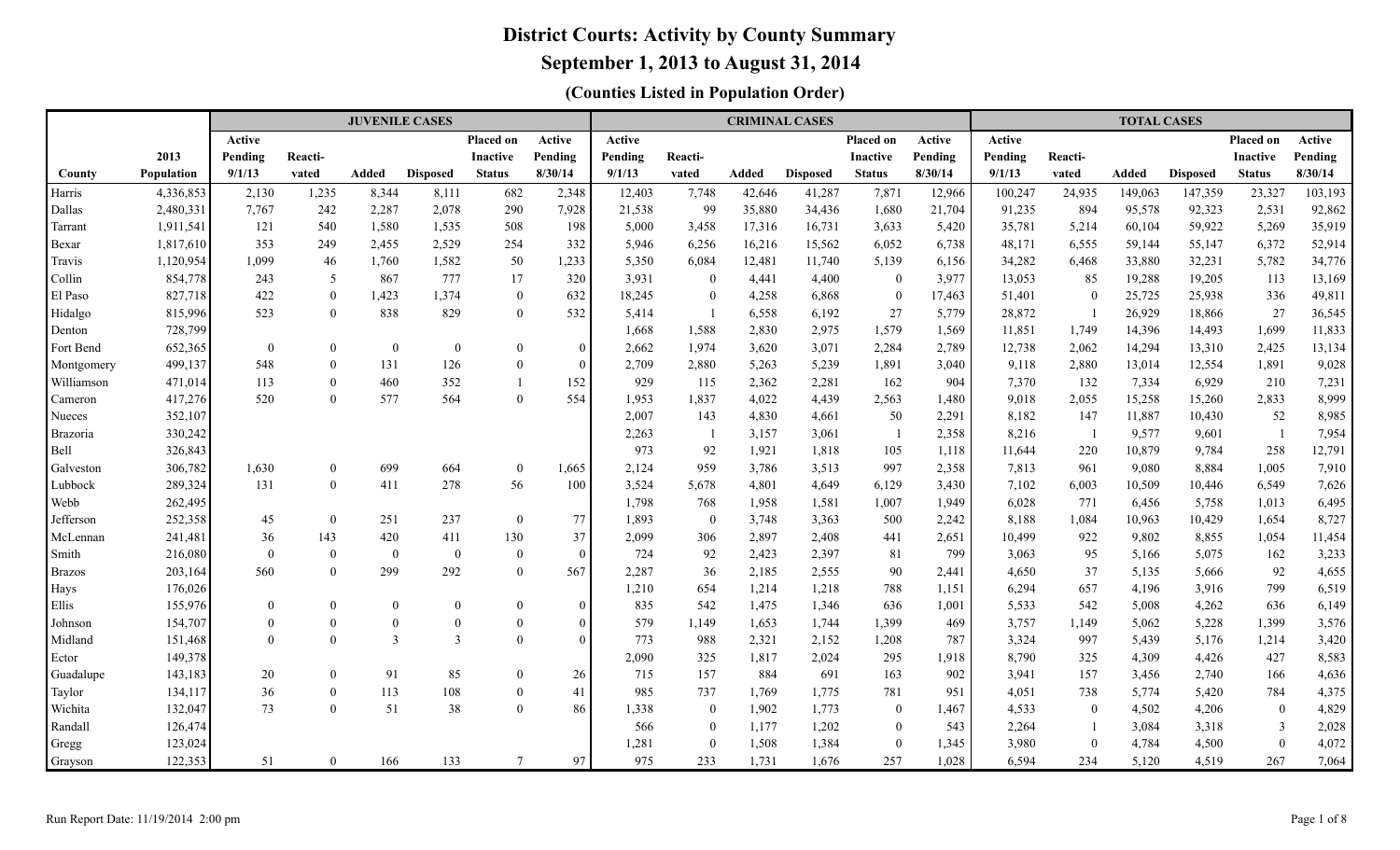|              |            |               |                  | <b>CIVIL CASES</b> |                 |                  |         |              |                  | <b>FAMILY CASES</b> |                  |                  |              |
|--------------|------------|---------------|------------------|--------------------|-----------------|------------------|---------|--------------|------------------|---------------------|------------------|------------------|--------------|
|              |            | <b>Active</b> |                  |                    |                 | <b>Placed on</b> | Active  | Active       |                  |                     |                  | <b>Placed on</b> | Active       |
|              | 2013       | Pending       | Reacti-          |                    |                 | <b>Inactive</b>  | Pending | Pending      | Reacti-          |                     |                  | <b>Inactive</b>  | Pending      |
| County       | Population | 9/1/13        | vated            | <b>Added</b>       | <b>Disposed</b> | <b>Status</b>    | 8/30/14 | 9/1/13       | vated            | <b>Added</b>        | <b>Disposed</b>  | <b>Status</b>    | 8/30/14      |
| Potter       | 121,661    | 1,379         | 13               | 1,150              | 974             | 38               | 1,529   | 1,532        | 55               | 2,256               | 2,471            | 65               | 1,295        |
| Parker       | 121,418    | 957           | $\tau$           | 1,268              | 1,244           | 22               | 975     | 635          | $\boldsymbol{0}$ | 887                 | 902              | $\overline{4}$   | 614          |
| Comal        | 118,480    | 1,501         | $\mathbf{0}$     | 900                | 471             | $\boldsymbol{0}$ | 1,408   | 1,785        | $\mathbf{0}$     | 1,325               | 740              | $\mathbf{0}$     | 1,832        |
| Tom Green    | 114,954    | 627           | $\mathbf{0}$     | 747                | 617             | $\boldsymbol{0}$ | 758     | 1,256        | $\mathbf{0}$     | 2,076               | 1,687            | 1                | 1,584        |
| Kaufman      | 108,568    | 1,129         | $\overline{0}$   | 643                | 595             | $\boldsymbol{0}$ | 1,158   | 2,589        | $\mathbf{0}$     | 1,572               | 1,744            | 1                | 2,425        |
| Bowie        | 93,487     | 889           | 1                | 653                | 679             | $\mathbf{1}$     | 855     | 780          | 74               | 1,435               | 1,326            | 99               | 844          |
| Victoria     | 90,028     | 948           | $\mathbf{1}$     | 597                | 590             | $\mathbf{1}$     | 955     | 1,203        | 66               | 2,484               | 2,388            | 69               | 1,294        |
| Angelina     | 87,441     | 701           | $\theta$         | 420                | 400             | $\boldsymbol{0}$ | 752     |              |                  |                     |                  |                  |              |
| Hunt         | 87,048     | 716           | $\overline{0}$   | 1,143              | 938             | $\boldsymbol{0}$ | 914     | 671          | $\mathbf{0}$     | 1,464               | 1,146            | $\mathbf{0}$     | 989          |
| Rockwall     | 85,245     | 247           | $\boldsymbol{0}$ | 384                | 396             | $\mathbf{1}$     | 232     | 571          | $\boldsymbol{0}$ | 1,016               | 1,036            | $\boldsymbol{0}$ | 550          |
| Orange       | 82,957     | 1,864         | 4                | 556                | 660             | $\overline{4}$   | 1,759   | 875          | 26               | 1,131               | 1,135            | 63               | 846          |
| Henderson    | 78,675     | 1,444         | $\mathbf{0}$     | 1,146              | 1,038           | 17               | 1,529   | 1,030        | -1               | 826                 | 798              | $\boldsymbol{0}$ | 1,061        |
| Liberty      | 76,907     | 2,555         | $\mathbf{1}$     | 937                | 391             | $\boldsymbol{0}$ | 2,864   | 1,946        | $\boldsymbol{0}$ | 1,174               | 1,133            | $\boldsymbol{0}$ | 1,977        |
| Coryell      | 76,192     | 104           | $\boldsymbol{0}$ | 248                | 201             | $\boldsymbol{0}$ | 196     | 433          | $\boldsymbol{0}$ | 688                 | 664              | $\boldsymbol{0}$ | 460          |
| Bastrop      | 75,825     | 1,174         | 13               | 880                | 865             | 13               | 1,184   | 312          | $\overline{1}$   | 387                 | 353              | $\overline{2}$   | 345          |
| Walker       | 68,817     | 889           | $\overline{4}$   | 586                | 531             | $\boldsymbol{0}$ | 935     | 117          | $\mathbf{0}$     | 99                  | 102              | $\mathbf{0}$     | 119          |
| Harrison     | 66,886     | 926           | $\overline{0}$   | 617                | 725             | 9                | 823     | 937          | $\mathbf{0}$     | 1,348               | 1,308            | 5                | 983          |
| San Patricio | 66,137     | 1,257         | $\overline{2}$   | 674                | 599             | 8                | 1,355   | 1,285        | $\mathbf{0}$     | 1,616               | 1,475            | $\mathbf{0}$     | 1,123        |
| Nacogdoches  | 65,330     | 468           | $\overline{2}$   | 268                | 237             | $\boldsymbol{0}$ | 488     | 289          | $\mathbf{0}$     | 247                 | 241              | $\mathbf{0}$     | 295          |
| <b>Starr</b> | 61,963     | 2,159         | $\mathbf{1}$     | 1,035              | 887             | $\mathbf{1}$     | 2,317   | 952          | $\mathbf{0}$     | 193                 | 175              | $\theta$         | 914          |
| Wise         | 60,939     | 797           | $\overline{0}$   | 386                | 644             | $\mathbf{0}$     | 539     | 443          | $\boldsymbol{0}$ | 331                 | 409              | $\mathbf{0}$     | 370          |
| Anderson     | 57,938     | 1,767         | $\mathbf{0}$     | 774                | 514             | 83               | 2,025   | 685          | $\boldsymbol{0}$ | 281                 | 263              | $22\,$           | 701          |
| Maverick     | 55,932     |               |                  |                    |                 |                  |         |              |                  |                     |                  |                  |              |
| Hardin       | 55,417     | 1,151         | $\boldsymbol{0}$ | 439                | 307             | $\boldsymbol{0}$ | 1,283   | 2,019        | $\boldsymbol{0}$ | 1,116               | 810              | $\boldsymbol{0}$ | 2,325        |
| Rusk         | 53,622     | 777           | $\overline{4}$   | 436                | 439             | 7                | 772     | $\mathbf{0}$ | $\mathbf{0}$     | $\boldsymbol{0}$    | $\boldsymbol{0}$ | $\mathbf{0}$     | $\mathbf{0}$ |
| Hood         | 52,905     | 348           | -1               | 414                | 402             | 7                | 347     | 221          | $\mathbf{0}$     | 403                 | 356              | $\mathbf{0}$     | 268          |
| Van Zandt    | 52,481     | 957           | 3                | 632                | 481             | 3                | 1,114   | 675          | 44               | 753                 | 719              | 46               | 731          |
| Cherokee     | 50,878     | 1,969         | $\overline{0}$   | 334                | 275             | $\boldsymbol{0}$ | 2,030   | $\,8\,$      | $\mathbf{0}$     | 15                  | 11               | $\boldsymbol{0}$ | 15           |
| Kerr         | 49,953     | 481           | $\overline{0}$   | 385                | 327             | $\boldsymbol{0}$ | 500     | 696          | $\boldsymbol{0}$ | 435                 | 434              | $\boldsymbol{0}$ | 335          |
| Lamar        | 49,426     | 490           | $\mathbf{1}$     | 279                | 404             | $\overline{4}$   | 363     | 299          | 5                | 602                 | 599              | 6                | 306          |
| Val Verde    | 48,623     | 1,126         | $\theta$         | 283                | 311             | $\mathbf{0}$     | 1,107   | 700          | $\theta$         | 540                 | 471              | $\mathbf{0}$     | 766          |
| Navarro      | 48,038     | 712           | $\theta$         | 357                | 298             | $\boldsymbol{0}$ | 773     | 940          | $\theta$         | 404                 | 387              | 38               | 1,005        |
| Medina       | 47,399     | 306           | $\mathbf{1}$     | 270                | 184             | $\mathbf{1}$     | 348     | 467          | $\boldsymbol{0}$ | 247                 | 243              | $\boldsymbol{0}$ | 463          |
| Atascosa     | 47,093     | 1,471         | $\overline{0}$   | 537                | 595             | $\boldsymbol{0}$ | 1,413   | 1,849        | $\mathbf{0}$     | 686                 | 779              | $\boldsymbol{0}$ | 1,756        |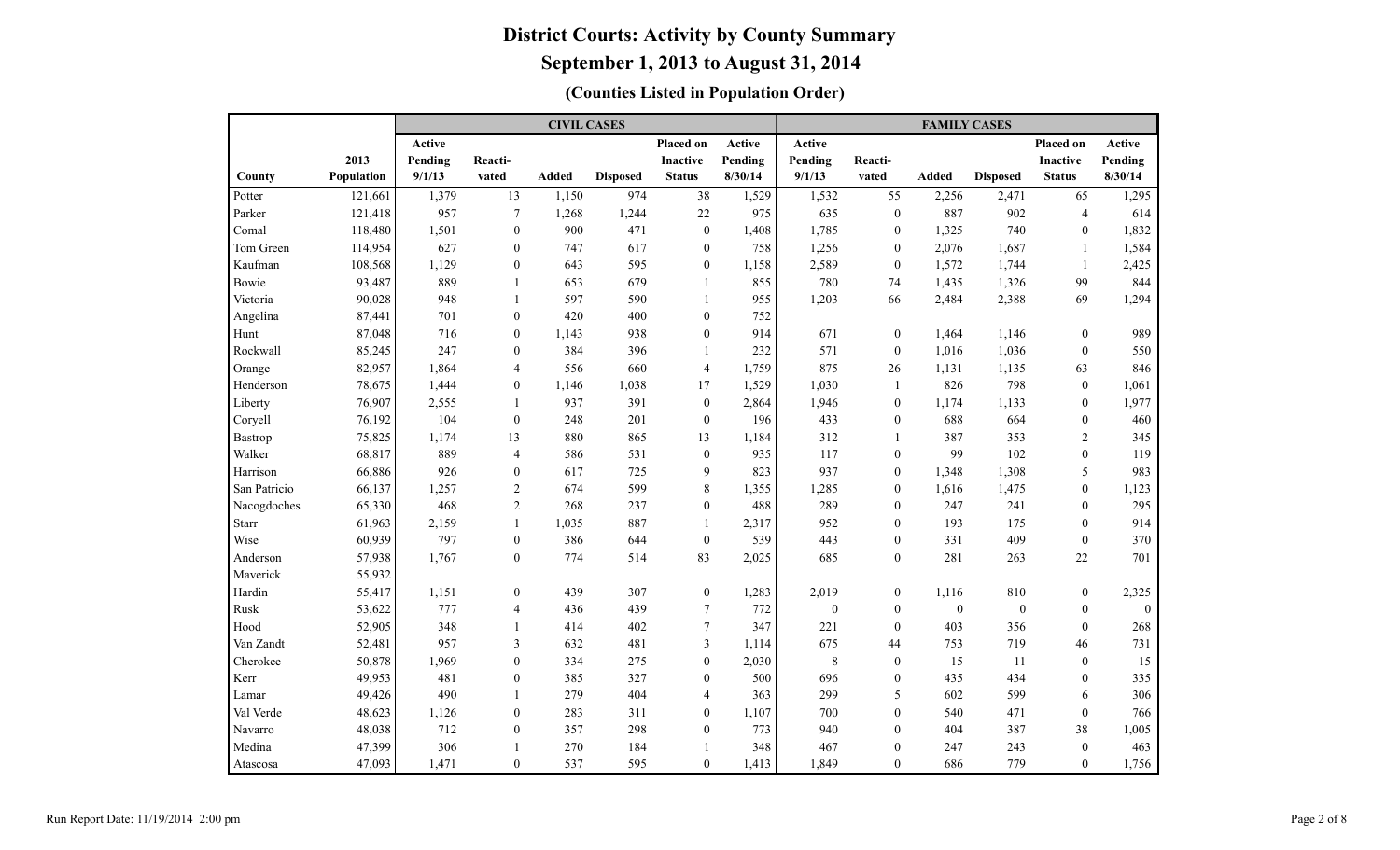### **September 1, 2013 to August 31, 2014**

|              |            |                |                  | <b>JUVENILE CASES</b> |                         |                 |          |         |                |       | <b>CRIMINAL CASES</b> |                  |         |              |                | <b>TOTAL CASES</b> |                 |                          |          |
|--------------|------------|----------------|------------------|-----------------------|-------------------------|-----------------|----------|---------|----------------|-------|-----------------------|------------------|---------|--------------|----------------|--------------------|-----------------|--------------------------|----------|
|              |            | Active         |                  |                       |                         | Placed on       | Active   | Active  |                |       |                       | Placed on        | Active  | Active       |                |                    |                 | Placed on                | Active   |
|              | 2013       | Pending        | Reacti-          |                       |                         | <b>Inactive</b> | Pending  | Pending | Reacti-        |       |                       | Inactive         | Pending | Pending      | Reacti-        |                    |                 | <b>Inactive</b>          | Pending  |
| County       | Population | 9/1/13         | vated            | <b>Added</b>          | <b>Disposed</b>         | <b>Status</b>   | 8/30/14  | 9/1/13  | vated          | Added | <b>Disposed</b>       | <b>Status</b>    | 8/30/14 | 9/1/13       | vated          | Added              | <b>Disposed</b> | <b>Status</b>            | 8/30/14  |
| Potter       | 121,661    | $\overline{0}$ | $\mathbf{0}$     | $\overline{0}$        | $\overline{0}$          | $\overline{0}$  | $\Omega$ | 1,026   | 515            | 2,394 | 2,408                 | 524              | 987     | 3,937        | 583            | 5,800              | 5,853           | 627                      | 3,811    |
| Parker       | 121,418    | 11             | $\mathbf{0}$     | 35                    | 39                      | $\theta$        | 6        | 460     | 245            | 1,189 | 1,101                 | 259              | 585     | 2,063        | 252            | 3,379              | 3,286           | 285                      | 2,180    |
| Comal        | 118,480    | 49             | $\mathbf{0}$     | 80                    | 78                      | $\Omega$        | 49       | 435     | $\overline{0}$ | 542   | 475                   | $\overline{0}$   | 534     | 3,770        | $\mathbf{0}$   | 2,847              | 1,764           | $\overline{0}$           | 3,823    |
| Tom Green    | 114,954    | 19             | $\mathbf{0}$     | 77                    | 71                      | $\Omega$        | 32       | 826     | 1,338          | 1,558 | 1,462                 | 1,509            | 803     | 2,728        | 1,338          | 4,458              | 3,837           | 1,510                    | 3,177    |
| Kaufman      | 108,568    |                |                  |                       |                         |                 |          | 1,182   | $\overline{0}$ | 1,213 | 1,153                 | $\overline{0}$   | 1,193   | 4,900        | $\overline{0}$ | 3,428              | 3,492           | $\overline{\phantom{0}}$ | 4,776    |
| Bowie        | 93,487     |                |                  |                       |                         |                 |          | 902     | 445            | 925   | 709                   | 481              | 947     | 2,571        | 520            | 3,013              | 2,714           | 581                      | 2,646    |
| Victoria     | 90,028     | $\mathbf{1}$   | $\boldsymbol{0}$ | $\mathbf{0}$          | $\Omega$                | $\overline{0}$  |          | 338     | 219            | 961   | 890                   | 186              | 427     | 2,490        | 286            | 4,042              | 3,868           | 256                      | 2,677    |
| Angelina     | 87,441     |                |                  |                       |                         |                 |          | 795     | 344            | 952   | 902                   | 447              | 761     | 1,496        | 344            | 1,372              | 1,302           | 447                      | 1,513    |
| Hunt         | 87,048     | $\overline{0}$ | $\boldsymbol{0}$ | $\mathbf{0}$          | $\overline{0}$          | $\overline{0}$  |          | 415     | 383            | 1,037 | 1,021                 | 431              | 408     | 1,802        | 383            | 3,644              | 3,105           | 431                      | 2,311    |
| Rockwall     | 85,245     |                |                  |                       |                         |                 |          | 176     | 337            | 773   | 774                   | 290              | 213     | 994          | 337            | 2,173              | 2,206           | 291                      | 995      |
| Orange       | 82,957     | $\overline{0}$ | $\mathbf{0}$     | $\mathbf{0}$          | $\overline{0}$          | $\theta$        | $\Omega$ | 315     | 818            | 883   | 932                   | 866              | 256     | 3,054        | 848            | 2,570              | 2,727           | 933                      | 2,861    |
| Henderson    | 78,675     | 38             | $\mathbf{0}$     | 11                    | 25                      | $\theta$        | 25       | 838     | $\mathbf{0}$   | 1,201 | 1,115                 | $\mathbf{0}$     | 919     | 3,350        | - 1            | 3,184              | 2,976           | 17                       | 3,534    |
| Liberty      | 76,907     | $\Omega$       | $\mathbf{0}$     | $\mathbf{0}$          | $\theta$                | $\Omega$        | $\Omega$ | 477     | 193            | 1,097 | 967                   | 247              | 577     | 4,978        | 194            | 3,208              | 2,491           | 247                      | 5,418    |
| Coryell      | 76,192     |                |                  |                       |                         |                 |          | 219     | 301            | 743   | 728                   | 385              | 179     | 756          | 301            | 1,679              | 1,593           | 385                      | 835      |
| Bastrop      | 75,825     |                |                  |                       |                         |                 |          | 610     | $\overline{0}$ | 462   | 537                   | $\overline{0}$   | 518     | 2,096        | 14             | 1,729              | 1,755           | 15                       | 2,047    |
| Walker       | 68,817     |                |                  |                       |                         |                 |          | 477     | $\theta$       | 600   | 559                   | $\boldsymbol{0}$ | 517     | 1,483        | $\overline{4}$ | 1,285              | 1,192           | $\mathbf{0}$             | 1,571    |
| Harrison     | 66,886     |                |                  |                       |                         |                 |          | 554     | 14             | 783   | 790                   | 35               | 524     | 2,417        | 14             | 2,748              | 2,823           | 49                       | 2,330    |
| San Patricio | 66,137     | 24             | $\mathbf{0}$     | 67                    | 66                      | $\theta$        | 11       | 270     | $22\,$         | 584   | 562                   | 21               | 293     | 2,836        | 24             | 2,941              | 2,702           | 29                       | 2,782    |
| Nacogdoches  | 65,330     | 75             | $\mathbf{0}$     | 53                    | 61                      | $\Omega$        | 78       | 742     | 25             | 1,073 | 1,007                 | $\overline{0}$   | 784     | 1,574        | 27             | 1,641              | 1,546           | $\overline{0}$           | 1,645    |
| Starr        | 61,963     | $\Omega$       | $\mathbf{0}$     | $\mathbf{0}$          | $\overline{0}$          | $\Omega$        | $\Omega$ | 2,077   | $\overline{0}$ | 1,148 | 1,120                 | 98               | 2,023   | 5,188        | $\overline{1}$ | 2,376              | 2,182           | 99                       | 5,254    |
| Wise         | 60,939     |                |                  |                       |                         |                 |          | 321     | 177            | 688   | 635                   | 233              | 318     | 1,561        | 177            | 1,405              | 1,688           | 233                      | 1,227    |
| Anderson     | 57,938     | $\theta$       | $\boldsymbol{0}$ | $\mathbf{0}$          | $\overline{0}$          | $\overline{0}$  | $\Omega$ | 727     | $\overline{0}$ | 724   | 692                   | 111              | 751     | 3,179        | $\mathbf{0}$   | 1,779              | 1,469           | 216                      | 3,477    |
| Maverick     | 55,932     |                |                  |                       |                         |                 |          |         |                |       |                       |                  |         | $\mathbf{0}$ | $\mathbf{0}$   | $\overline{0}$     | $\bf{0}$        | $\mathbf{0}$             | $\theta$ |
| Hardin       | 55,417     | 41             | $\boldsymbol{0}$ | $22\,$                | 41                      | $\Omega$        | 21       | 743     | 887            | 760   | 681                   | 1,063            | 710     | 3,954        | 887            | 2,337              | 1,839           | 1,063                    | 4,339    |
| Rusk         | 53,622     | $\Omega$       | $\boldsymbol{0}$ | $\boldsymbol{0}$      | $\Omega$                | $\Omega$        | $\Omega$ | 262     | 218            | 479   | 484                   | 248              | 238     | 1,039        | 222            | 915                | 923             | 255                      | 1,010    |
| Hood         | 52,905     | $\overline{2}$ | $\theta$         | 6                     | $\overline{\mathbf{3}}$ | $\theta$        | 5        | 105     | 156            | 412   | 407                   | 153              | 119     | 676          | 157            | 1,235              | 1,168           | 160                      | 739      |
| Van Zandt    | 52,481     |                | $\theta$         | $\theta$              | $\Omega$                | $\Omega$        |          | 578     | 285            | 823   | 666                   | 330              | 690     | 2,211        | 332            | 2,208              | 1,866           | 379                      | 2,536    |
| Cherokee     | 50,878     | 35             | $\mathbf{0}$     | 36                    | 34                      | $\Omega$        | 37       | 421     | 193            | 628   | 669                   | 145              | 374     | 2,433        | 193            | 1,013              | 989             | 145                      | 2,456    |
| Kerr         | 49,953     | $\Omega$       | $\boldsymbol{0}$ | $\overline{0}$        | $\theta$                | $\Omega$        | $\Omega$ | 827     | $\mathbf{0}$   | 1,060 | 963                   | $\mathbf{0}$     | 694     | 2,004        | $\mathbf{0}$   | 1,880              | 1,724           | $\mathbf{0}$             | 1,529    |
| Lamar        | 49,426     | $\Omega$       | $\mathbf{0}$     | $\mathbf{1}$          | $\overline{0}$          | $\Omega$        |          | 226     | 93             | 665   | 670                   | 104              | 236     | 1,015        | 99             | 1,547              | 1,673           | 114                      | 906      |
| Val Verde    | 48,623     |                |                  |                       |                         |                 |          | 870     | $\overline{0}$ | 299   | 412                   | $\Omega$         | 752     | 2,696        | $\overline{0}$ | 1,122              | 1,194           | $\mathbf{0}$             | 2,625    |
| Navarro      | 48,038     | 25             | $\boldsymbol{0}$ | 18                    | 15                      | $\overline{0}$  | 29       | 565     | $\overline{0}$ | 522   | 537                   | $\overline{0}$   | 548     | 2,242        | $\overline{0}$ | 1,301              | 1,237           | 38                       | 2,355    |
| Medina       | 47,399     |                |                  |                       |                         |                 |          | 235     | 162            | 319   | 304                   | 184              | 200     | 1,008        | 163            | 836                | 731             | 185                      | 1,011    |
| Atascosa     | 47,093     | 236            | $\mathbf{0}$     | 64                    | 14                      | $\Omega$        | 286      | 722     | $\Omega$       | 210   | 201                   | $\Omega$         | 734     | 4,278        | $\Omega$       | 1,497              | 1,589           | $\theta$                 | 4,189    |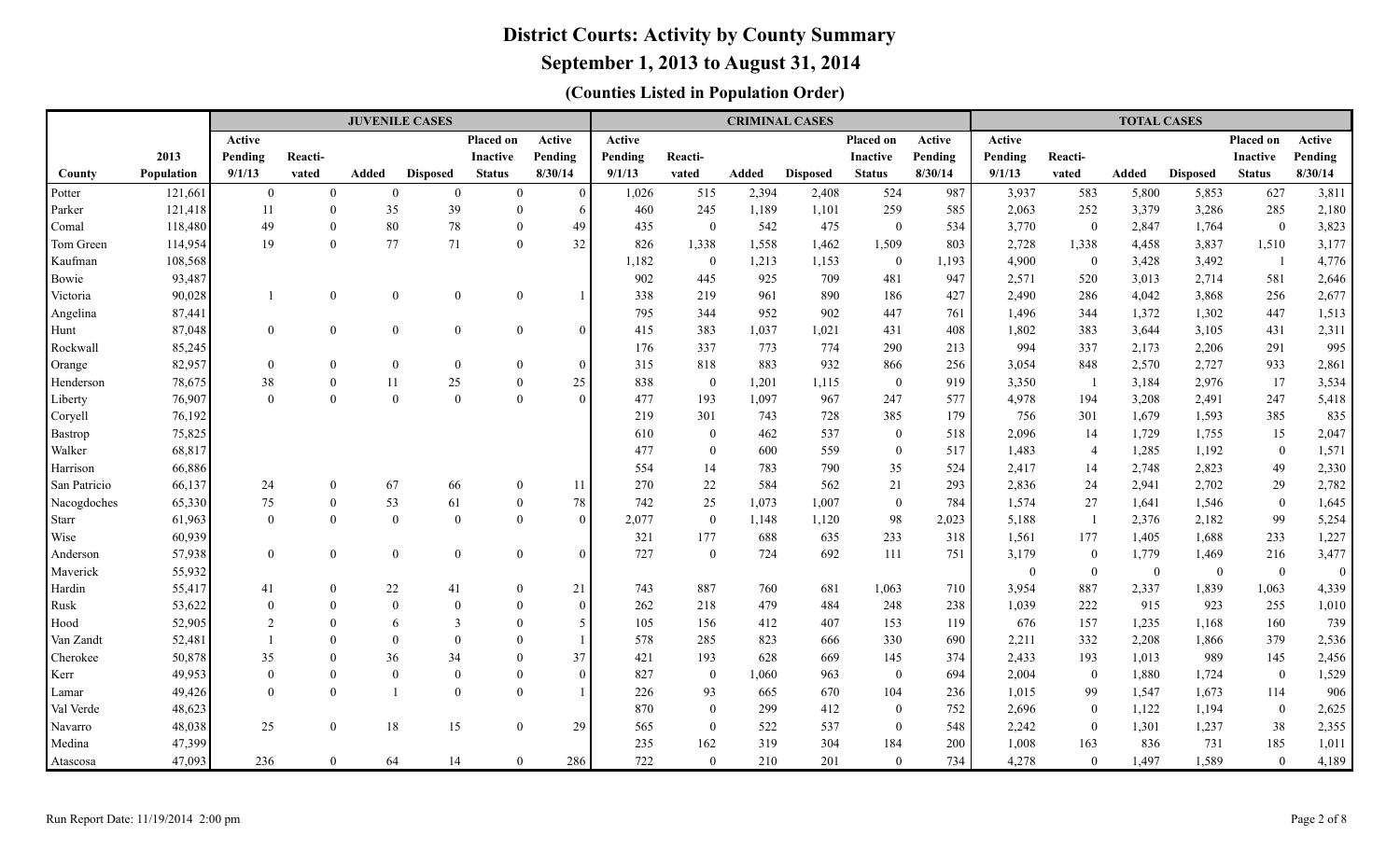|               |            |         |                  | <b>CIVIL CASES</b> |                 |                  |         |          |                  | <b>FAMILY CASES</b> |                  |                  |               |
|---------------|------------|---------|------------------|--------------------|-----------------|------------------|---------|----------|------------------|---------------------|------------------|------------------|---------------|
|               |            | Active  |                  |                    |                 | Placed on        | Active  | Active   |                  |                     |                  | Placed on        | <b>Active</b> |
|               | 2013       | Pending | Reacti-          |                    |                 | <b>Inactive</b>  | Pending | Pending  | Reacti-          |                     |                  | <b>Inactive</b>  | Pending       |
| County        | Population | 9/1/13  | vated            | Added              | <b>Disposed</b> | <b>Status</b>    | 8/30/14 | 9/1/13   | vated            | <b>Added</b>        | <b>Disposed</b>  | <b>Status</b>    | 8/30/14       |
| Polk          | 45,790     | 738     | $\mathbf{1}$     | 329                | 269             | $\boldsymbol{0}$ | 809     | 96       | $\mathbf{0}$     | 23                  | 22               | $\mathbf{0}$     | 102           |
| Wilson        | 45,418     | 476     | $\overline{2}$   | 407                | 355             | 29               | 523     | 545      | $\boldsymbol{0}$ | 563                 | 550              | $\boldsymbol{0}$ | 559           |
| Waller        | 45,213     | 932     | $\mathbf{0}$     | 452                | 255             | $\bf{0}$         | 1,099   | $\bf{0}$ | $\boldsymbol{0}$ | $\bf{0}$            | $\boldsymbol{0}$ | $\mathbf{0}$     | $\mathbf{0}$  |
| <b>Burnet</b> | 43,823     | 622     | 3                | 359                | 438             | $\boldsymbol{0}$ | 545     | 140      | $\mathfrak{Z}$   | 194                 | 186              | $\,$ 8 $\,$      | 134           |
| Wood          | 42,306     | 360     | $\mathbf{0}$     | 402                | 428             | 3                | 360     | 298      | $\mathbf{0}$     | 660                 | 683              | 1                | 374           |
| Jim Wells     | 41,680     | 2,160   | $\mathbf{0}$     | 792                | 885             | $\boldsymbol{0}$ | 2,187   | 676      | $\theta$         | 653                 | 700              | $\mathbf{0}$     | 691           |
| Wharton       | 41,216     | 1,741   | $\mathbf{0}$     | 530                | 428             | $\mathbf{0}$     | 1,845   | 1,318    | $\mathbf{0}$     | 660                 | 558              | $\mathbf{0}$     | 1,419         |
| Upshur        | 39,884     | 674     | $\mathbf{1}$     | 293                | 389             | 15               | 566     | 630      | $\overline{2}$   | 876                 | 917              | 2                | 588           |
| Erath         | 39,658     | 560     | $\mathbf{0}$     | 240                | 297             | $\bf{0}$         | 499     | 379      | $\mathbf{0}$     | 428                 | 442              | $\mathbf{0}$     | 357           |
| Caldwell      | 39,232     | 759     | $\mathbf{0}$     | 231                | 202             | $\boldsymbol{0}$ | 748     | 828      | $\sqrt{2}$       | 380                 | 350              | $\mathbf{0}$     | 869           |
| Cooke         | 38,467     | 703     | $\boldsymbol{0}$ | 412                | 454             | $\boldsymbol{0}$ | 505     | 632      | $\theta$         | 604                 | 540              | $\boldsymbol{0}$ | 640           |
| Kendall       | 37,766     | 216     | $\boldsymbol{0}$ | 128                | 105             | $\boldsymbol{0}$ | 245     | 195      | $\boldsymbol{0}$ | 214                 | 154              | $\mathbf{0}$     | 257           |
| <b>Brown</b>  | 37,749     | 651     | $\boldsymbol{0}$ | 462                | 450             | $\boldsymbol{0}$ | 648     | 325      | $\mathbf{0}$     | 336                 | 323              | $\mathbf{0}$     | 327           |
| Chambers      | 36,812     | 742     | $\mathbf{0}$     | 351                | 445             | $\boldsymbol{0}$ | 636     | 458      | $\mathbf{0}$     | 542                 | 535              | $\mathbf{0}$     | 489           |
| Matagorda     | 36,592     | 846     | $\mathbf{0}$     | 323                | 371             | 1                | 775     | 619      | $\mathbf{0}$     | 587                 | 462              | $\mathbf{0}$     | 748           |
| Howard        | 36,147     | 436     | $\mathbf{0}$     | 373                | 350             | $\mathbf{0}$     | 459     | 594      | $\mathbf{0}$     | 563                 | 616              | $\mathbf{0}$     | 547           |
| Hale          | 35,764     | 332     | $\theta$         | 184                | 203             | $\boldsymbol{0}$ | 312     | 1,581    | $\mathbf{0}$     | 909                 | 768              | $\mathbf{0}$     | 1,635         |
| Jasper        | 35,649     | 1,000   | $\theta$         | 588                | 452             | $\mathbf{0}$     | 1,146   | 833      | $\mathbf{0}$     | 684                 | 451              | $\mathbf{0}$     | 1,103         |
| Hopkins       | 35,565     | 246     | $\overline{0}$   | 307                | 262             | $\boldsymbol{0}$ | 291     | 135      | $\mathbf{0}$     | 156                 | 141              | $\mathbf{0}$     | 150           |
| Hill          | 34,823     | 796     | $\mathbf{1}$     | 415                | 432             | $\mathfrak{2}$   | 773     | 346      | $\theta$         | 325                 | 343              | $\theta$         | 338           |
| Washington    | 34,147     | 306     | $\theta$         | 189                | 210             | $\mathbf{0}$     | 285     |          |                  |                     |                  |                  |               |
| Fannin        | 33,659     | 544     | $\theta$         | 223                | 193             | $\boldsymbol{0}$ | 611     | 309      | $\boldsymbol{0}$ | 241                 | 264              | $\theta$         | 365           |
| Bee           | 32,799     | 757     | $\mathbf{0}$     | 295                | 161             | $\boldsymbol{0}$ | 891     | 948      | $\mathbf{0}$     | 460                 | 234              | $\mathbf{0}$     | 1,175         |
| Titus         | 32,581     | 990     | $\boldsymbol{0}$ | 291                | 238             | $\boldsymbol{0}$ | 1,042   | 345      | $\boldsymbol{0}$ | 531                 | 505              | $\boldsymbol{0}$ | 388           |
| Kleberg       | 32,101     | 315     | 4                | 277                | 284             | $\overline{2}$   | 301     | 131      | 5                | 293                 | 305              | 5                | 115           |
| Cass          | 30,331     | 606     | $\boldsymbol{0}$ | 216                | 208             | $\overline{2}$   | 601     | 272      | $\mathbf{0}$     | 283                 | 311              | $\mathbf{0}$     | 248           |
| Austin        | 28,847     | 294     | $\mathbf{0}$     | 151                | 179             | $\boldsymbol{0}$ | 274     |          |                  |                     |                  |                  |               |
| Palo Pinto    | 27,889     | 412     | $\mathbf{0}$     | 416                | 399             | $\boldsymbol{0}$ | 429     | 396      | $\mathbf{0}$     | 511                 | 546              | $\boldsymbol{0}$ | 361           |
| Uvalde        | 26,926     | 165     | $\mathbf{1}$     | 335                | 297             | $\mathbf{1}$     | 206     | 101      | 23               | 270                 | 441              | $\overline{2}$   | 58            |
| Grimes        | 26,859     | 675     | $\theta$         | 287                | 257             | $\mathbf{0}$     | 649     | 317      | $\mathbf{0}$     | 258                 | 223              | $\mathbf{0}$     | 282           |
| San Jacinto   | 26,856     | 851     | $\theta$         | 148                | 170             | $\mathbf{0}$     | 812     | 477      | $\mathbf{0}$     | 162                 | 176              | $\theta$         | 439           |
| Shelby        | 25,792     | 513     | $\theta$         | 212                | 227             | 7                | 500     | 453      | $\mathbf{0}$     | 368                 | 327              | $\theta$         | 496           |
| Gillespie     | 25,357     | 364     | $\theta$         | 144                | 173             | $\boldsymbol{0}$ | 334     | 462      | $\theta$         | 240                 | 233              | $\theta$         | 467           |
| Fayette       | 24,821     | 411     | $\overline{0}$   | 141                | 189             | $\mathbf{0}$     | 361     | 426      | $\mathbf{0}$     | 218                 | 214              | $\mathbf{0}$     | 429           |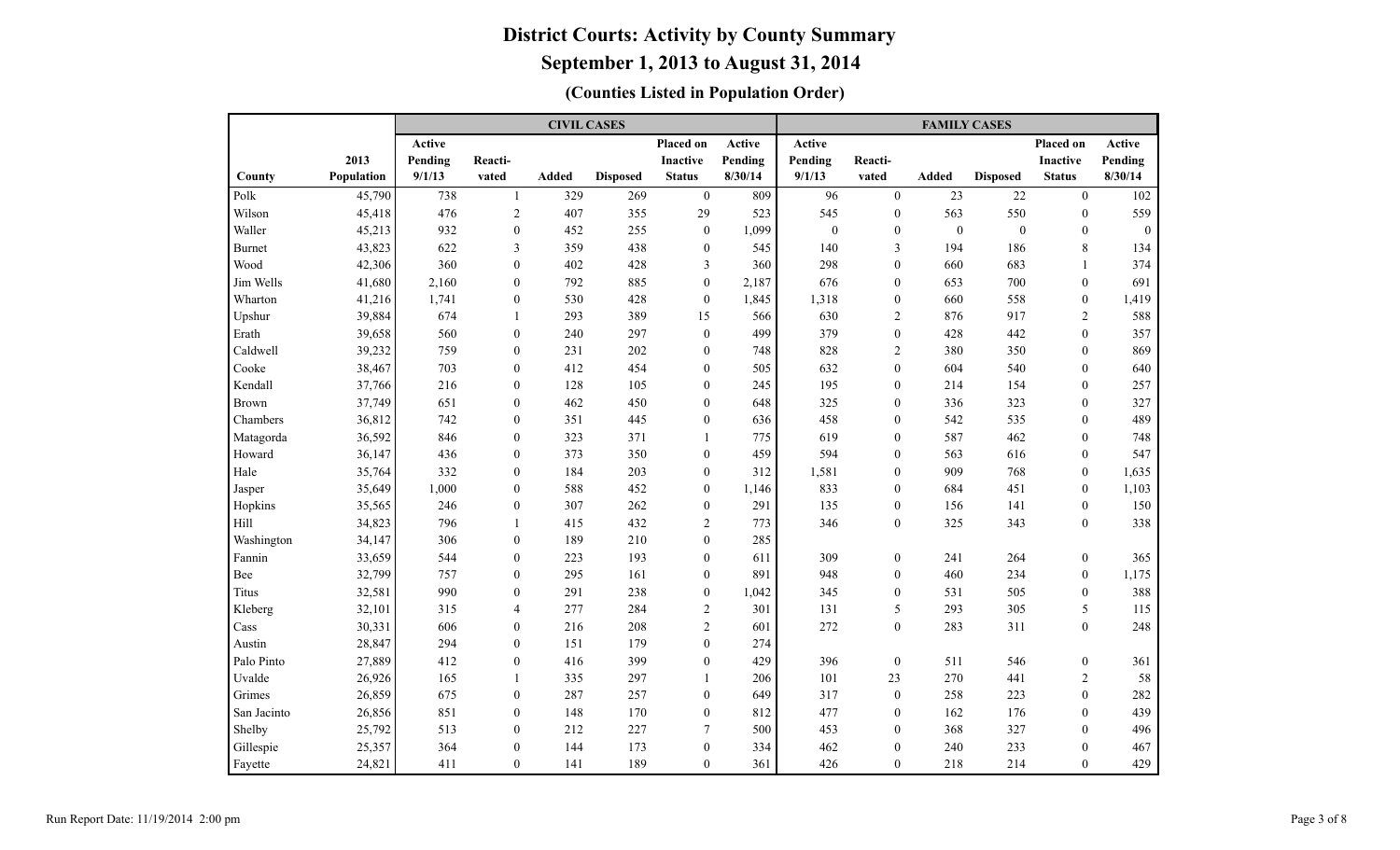### **September 1, 2013 to August 31, 2014**

|               |                  |                |                      | <b>JUVENILE CASES</b> |                      |                            |                         |            |                                |            | <b>CRIMINAL CASES</b> |                  |            |                |                  | <b>TOTAL CASES</b> |                 |                    |                |
|---------------|------------------|----------------|----------------------|-----------------------|----------------------|----------------------------|-------------------------|------------|--------------------------------|------------|-----------------------|------------------|------------|----------------|------------------|--------------------|-----------------|--------------------|----------------|
|               |                  | Active         |                      |                       |                      | <b>Placed on</b>           | Active                  | Active     |                                |            |                       | Placed on        | Active     | Active         |                  |                    |                 | Placed on          | Active         |
|               | 2013             | Pending        | Reacti-              |                       |                      | Inactive                   | Pending                 | Pending    | Reacti-                        |            |                       | <b>Inactive</b>  | Pending    | Pending        | Reacti-          |                    |                 | <b>Inactive</b>    | Pending        |
| County        | Population       | 9/1/13         | vated                | Added                 | <b>Disposed</b>      | <b>Status</b>              | 8/30/14                 | 9/1/13     | vated                          | Added      | <b>Disposed</b>       | <b>Status</b>    | 8/30/14    | 9/1/13         | vated            | Added              | <b>Disposed</b> | <b>Status</b>      | 8/30/14        |
| Polk          | 45,790           | $\overline{0}$ | $\overline{0}$       | $\mathbf{0}$          | $\overline{0}$       | $\mathbf{0}$               | $\theta$                | 638        | 344                            | 899        | 761                   | 430              | 698        | 1,472          | 345              | 1,251              | 1,052           | 430                | 1,609          |
| Wilson        | 45,418           | $\overline{4}$ | $\theta$             | 64                    | 66                   | $\mathbf{0}$               | $\mathfrak{D}$          | 134        | 189                            | 363        | 334                   | 210              | 140        | 1,159          | 191              | 1,397              | 1,305           | 239                | 1,224          |
| Waller        | 45,213           |                |                      |                       |                      |                            |                         | 514        | $\mathbf{0}$                   | 344        | 351                   | $\overline{0}$   | 515        | 1,446          | $\overline{0}$   | 796                | 606             | $\overline{0}$     | 1,614          |
| <b>Burnet</b> | 43,823           | 11             | $\overline{0}$       | 53                    | 49                   | $\overline{0}$             | 15                      | 241        | 327                            | 690        | 413                   | 334              | 498        | 1,014          | 333              | 1,296              | 1,086           | 342                | 1,192          |
| Wood          | 42,306           | 18             | $\theta$             | 68                    | 70                   | $\mathbf{0}$               | $\overline{\mathbf{5}}$ | 282        | 201                            | 475        | 495                   | 250              | 331        | 958            | 201              | 1,605              | 1,676           | 254                | 1,070          |
| Jim Wells     | 41,680           |                |                      |                       |                      |                            |                         | 588        | $\mathbf{0}$                   | 238        | 314                   | $\boldsymbol{0}$ | 517        | 3,424          | $\boldsymbol{0}$ | 1,683              | 1,899           | $\mathbf{0}$       | 3,395          |
| Wharton       | 41,216           | 20             | $\overline{0}$       | 64                    | 65                   | $\overline{0}$             | 19                      | 649        | 229                            | 823        | 796                   | 211              | 699        | 3,728          | 229              | 2,077              | 1,847           | 211                | 3,982          |
| Upshur        | 39,884           | 30             | $\mathbf{0}$         | $22\,$                | 18                   | $\overline{0}$             | 34                      | 170        | 98                             | 400        | 379                   | 103              | 186        | 1,504          | 101              | 1,591              | 1,703           | 120                | 1,374          |
| Erath         | 39,658           | $\Omega$       | $\mathbf{0}$         | $\mathbf{0}$          | $\theta$             | $\overline{0}$             | $\theta$                | 173        | 52                             | 338        | 295                   | 67               | 199        | 1,112          | 52               | 1,006              | 1,034           | 67                 | 1,055          |
| Caldwell      | 39,232           |                |                      |                       |                      |                            |                         | 149        | 402                            | 440        | 363                   | 254              | 221        | 1,736          | 404              | 1,051              | 915             | 254                | 1,838          |
| Cooke         | 38,467           | $\theta$       | $\mathbf{0}$         | $\boldsymbol{0}$      | $\theta$             | $\overline{0}$             | $\Omega$                | 359        | 229                            | 688        | 540                   | 119              | 476        | 1,694          | 229              | 1,704              | 1,534           | 119                | 1,621          |
| Kendall       | 37,766           |                |                      |                       |                      |                            |                         | 179        | $\overline{0}$                 | 237        | 202                   | $\overline{0}$   | 221        | 590            | $\overline{0}$   | 579                | 461             | $\bf{0}$           | 723            |
| Brown         | 37,749           | $\mathbf{0}$   | $\theta$             | $\boldsymbol{0}$      | $\boldsymbol{0}$     | $\mathbf{0}$               | $\theta$                | 420        | 238                            | 786        | 611                   | 333              | 531        | 1,396          | 238              | 1,584              | 1,384           | 333                | 1,506          |
| Chambers      | 36,812           | $\overline{0}$ | $\boldsymbol{0}$     | $\mathbf{0}$          | $\boldsymbol{0}$     | $\overline{0}$             | $\mathbf{0}$            | 1,262      | $\bf{0}$                       | 774        | 735                   | $\mathbf{0}$     | 1,252      | 2,462          | $\bf{0}$         | 1,667              | 1,715           | $\mathbf{0}$       | 2,377          |
| Matagorda     | 36,592           | 12             | $\overline{1}$       | 29                    | 30                   | $\mathbf{1}$               | 11                      | 261        | 222                            | 517        | 556                   | 215              | 236        | 1,738          | 223              | 1,456              | 1,419           | 217                | 1,770          |
| Howard        | 36,147           |                |                      |                       |                      |                            |                         | 230        | 223                            | 477        | 520                   | 294              | 113        | 1,260          | 223              | 1,413              | 1,486           | 294                | 1,119          |
| Hale          | 35,764           | 10             | $\overline{0}$       | 51                    | 48                   | $\overline{0}$             | 14                      | 315        | $\mathbf{0}$                   | 281        | 286                   | $\mathbf{0}$     | 299        | 2,238          | $\overline{0}$   | 1,425              | 1,305           | $\overline{0}$     | 2,260          |
| Jasper        | 35,649           |                | $\overline{0}$       | 31                    | 30                   | $\theta$                   | 2                       | 522        | $\overline{0}$                 | 402        | 286                   | $\mathbf{0}$     | 706        | 2,356          | $\overline{0}$   | 1,705              | 1,219           | $\overline{0}$     | 2,957          |
| Hopkins       | 35,565           | 16             | $\overline{0}$       | 34                    | 38                   | $\theta$                   | $12\,$                  | 557        | 228                            | 958        | 931                   | 312              | 528        | 954            | 228              | 1,455              | 1,372           | 312                | 981            |
| Hill          | 34,823           | 24             | $\mathbf{0}$         | 26                    | 14                   | $\overline{0}$             | 36                      | 605        | $\mathbf{0}$                   | 600        | 587                   | $\mathbf{0}$     | 618        | 1,771          | - 1              | 1,366              | 1,376           | $\overline{2}$     | 1,765          |
| Washington    | 34,147           |                |                      |                       |                      |                            |                         | 233        | 177                            | 454        | 392                   | 175              | 297        | 539            | 177              | 643                | 602             | 175                | 582            |
| Fannin        | 33,659           | 20             | $\overline{0}$       | $\mathbf{0}$          | $\overline{0}$       | $\overline{0}$             | 20                      | 237        | $\mathbf{0}$                   | 531        | 411                   | $\mathbf{0}$     | 344        | 1,110          | $\mathbf{0}$     | 995                | 868             | $\mathbf{0}$       | 1,340          |
| Bee           | 32,799           | 164            | $\overline{0}$       | 48                    | 21                   | $\overline{0}$             | 191                     | 303        | $\mathbf{0}$                   | 216        | 116                   | $\mathbf{0}$     | 404        | 2,172          | $\overline{0}$   | 1,019              | 532             | $\overline{0}$     | 2,661          |
| Titus         | 32,581           | 10             | $\Omega$             | 8                     | 6                    | $\overline{0}$             | 13                      | 672        | 207                            | 465        | 665                   | 237              | 490        | 2,017          | 207              | 1,295              | 1,414           | 237                | 1,933          |
| Kleberg       | 32,101           | $\Omega$       | $\theta$             | $\mathbf{0}$          | $\overline{0}$       | $\overline{0}$             | $\theta$                | 318        | 473                            | 523        | 606                   | 449              | 267        | 764            | 482              | 1,093              | 1,195           | 456                | 683            |
| Cass          | 30,331           | $\Omega$       | $\theta$             | $\overline{1}$        | $\theta$             | $\theta$                   |                         | 401        | 201                            | 546        | 542                   | 224              | 351        | 1,279          | 201              | 1,046              | 1,061           | 226                | 1,201          |
| Austin        | 28,847           |                |                      |                       |                      |                            |                         | 373        | $\mathbf{0}$                   | 181        | 161                   | $\boldsymbol{0}$ | 395        | 667            | $\overline{0}$   | 332                | 340             | $\bf{0}$           | 669            |
| Palo Pinto    | 27,889           | $\mathbf{0}$   | $\theta$             | $\mathbf{0}$          | $\boldsymbol{0}$     | $\boldsymbol{0}$           | $\theta$                | 182        | 146                            | 392        | 335                   | 155              | 230        | 990            | 146              | 1,319              | 1,280           | 155                | 1,020          |
| Uvalde        | 26,926           | $\Omega$       | $\Omega$             | $\mathbf{0}$          | $\theta$             | $\overline{0}$             | $\Omega$                | 272        | $\overline{0}$                 | 212        | 288                   | $\mathbf{0}$     | 196        | 538            | 24               | 817                | 1,026           | $\overline{3}$     | 460            |
| Grimes        | 26,859           | $\Omega$       | $\Omega$             | $\theta$              | $\theta$             | $\overline{0}$             | $\overline{0}$          | 271        | $\overline{0}$                 | 183        | 243                   | $\mathbf{0}$     | 212        | 1,263          | $\overline{0}$   | 728                | 723             | $\overline{0}$     | 1,143          |
| San Jacinto   | 26,856<br>25,792 | 11<br>18       | $\theta$<br>$\Omega$ | 6<br>2                | $\theta$<br>$\Omega$ | $\overline{0}$<br>$\theta$ | 17<br>20                | 251<br>350 | $\mathbf{1}$<br>$\overline{0}$ | 184<br>345 | 156<br>324            | $\overline{2}$   | 167<br>371 | 1,590<br>1,334 | $\overline{0}$   | 500<br>927         | 502<br>878      | 2                  | 1,435<br>1,387 |
| Shelby        |                  |                |                      |                       |                      |                            |                         |            | $\overline{0}$                 |            | 174                   | 28<br>$\theta$   | 276        |                | $\Omega$         | 599                | 580             | 35<br>$\mathbf{0}$ | 1,077          |
| Gillespie     | 25,357           |                | $\theta$             |                       |                      | $\theta$                   |                         | 236<br>258 | $\theta$                       | 215        | 221                   | $\Omega$         | 274        | 1,062          | $\Omega$         | 604                | 634             | $\theta$           |                |
| Fayette       | 24,821           | 23             |                      | 15                    | $10\,$               |                            | 28                      |            |                                | 230        |                       |                  |            | 1,118          |                  |                    |                 |                    | 1,092          |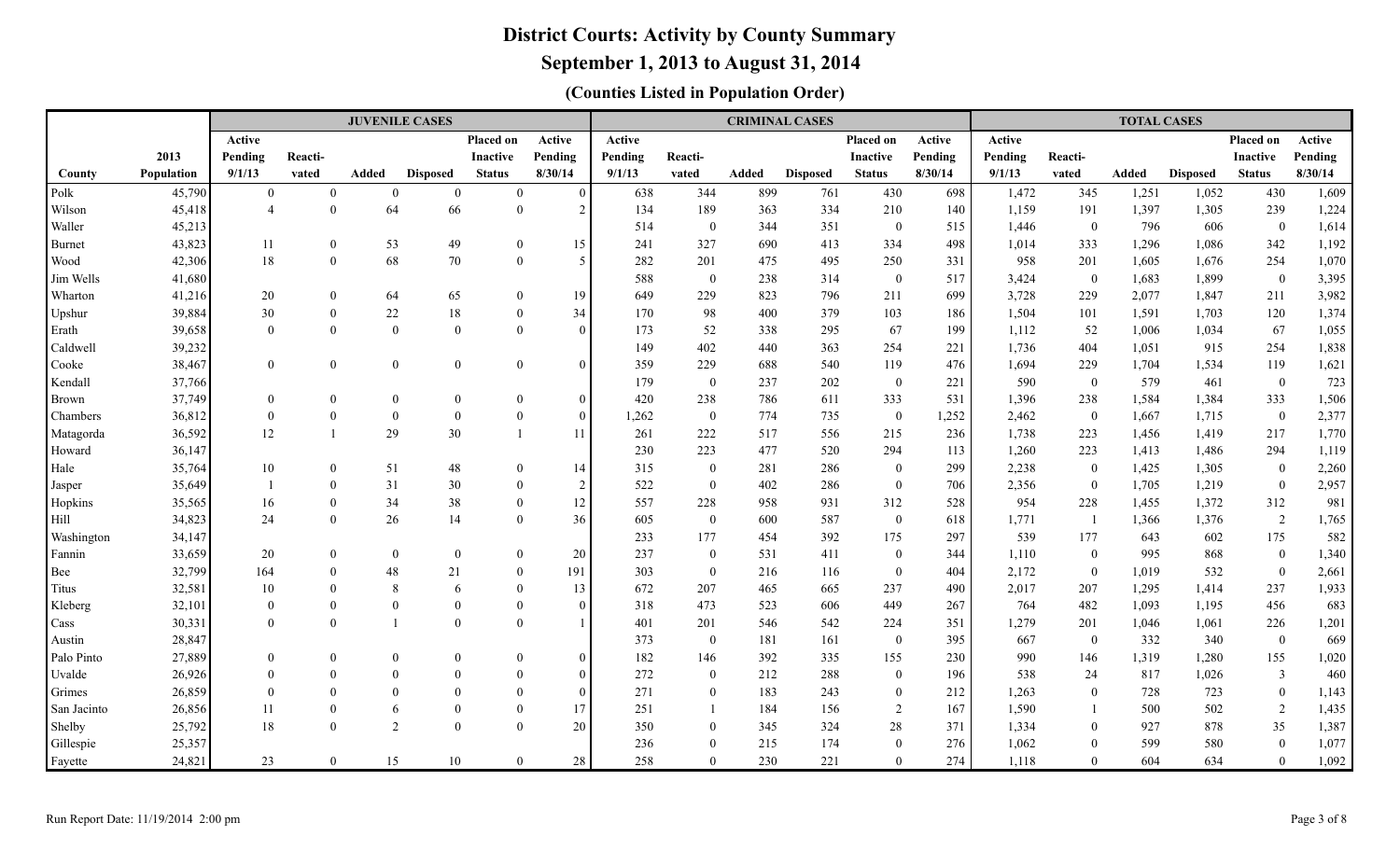|            |            |               |                  | <b>CIVIL CASES</b> |                 |                  |         |         |                  | <b>FAMILY CASES</b> |                 |                  |               |
|------------|------------|---------------|------------------|--------------------|-----------------|------------------|---------|---------|------------------|---------------------|-----------------|------------------|---------------|
|            |            | <b>Active</b> |                  |                    |                 | Placed on        | Active  | Active  |                  |                     |                 | Placed on        | <b>Active</b> |
|            | 2013       | Pending       | Reacti-          |                    |                 | <b>Inactive</b>  | Pending | Pending | Reacti-          |                     |                 | <b>Inactive</b>  | Pending       |
| County     | Population | 9/1/13        | vated            | Added              | <b>Disposed</b> | <b>Status</b>    | 8/30/14 | 9/1/13  | vated            | <b>Added</b>        | <b>Disposed</b> | <b>Status</b>    | 8/30/14       |
| Aransas    | 24,356     | 388           | $\mathbf{1}$     | 245                | 198             | 5                | 432     | 121     | $\mathbf{1}$     | 230                 | 193             | 6                | 151           |
| Milam      | 24,167     | 396           | 5                | 319                | 357             | 8                | 358     | 265     | 24               | 352                 | 312             | 14               | 321           |
| Panola     | 23,870     | 292           | $\mathbf{0}$     | 120                | 58              | $\boldsymbol{0}$ | 341     | 102     | $\mathbf{0}$     | 57                  | 45              | $\mathbf{0}$     | 105           |
| Hockley    | 23,530     | 255           | $\mathbf{0}$     | 169                | 141             | $\mathbf{0}$     | 273     | 387     | $\mathbf{0}$     | 531                 | 487             | $\mathbf{0}$     | 399           |
| Limestone  | 23,326     | 397           | $\mathbf{0}$     | 196                | 190             | $\mathbf{0}$     | 403     | 600     | 10               | 442                 | 418             | 10               | 624           |
| Gray       | 23,043     | 524           | $\mathbf{0}$     | 228                | 209             | $\mathbf{1}$     | 540     | 368     | $\overline{2}$   | 377                 | 355             | 3                | 389           |
| Houston    | 22,911     | 437           | $\overline{c}$   | 200                | 173             | $\mathbf{0}$     | 477     | 87      | $\mathbf{0}$     | 67                  | 81              | $\mathbf{0}$     | 71            |
| Moore      | 22,141     | 190           | $\overline{0}$   | 229                | 151             | $\overline{2}$   | 267     | 2       | $\mathbf{0}$     | -1                  | $\mathfrak{Z}$  | $\mathbf{0}$     |               |
| Willacy    | 21,921     | 396           | $\mathbf{0}$     | 235                | 301             | $\boldsymbol{0}$ | 330     | 139     | $\mathbf{0}$     | 295                 | 313             | $\mathbf{0}$     | 201           |
| Hutchinson | 21,819     | 702           | $\mathbf{0}$     | 163                | 303             | 4                | 565     | 1,098   | $\mathbf{0}$     | 389                 | 133             | $\mathbf{0}$     | 1,333         |
| Calhoun    | 21,806     | 594           | $\boldsymbol{0}$ | 278                | 222             | $\boldsymbol{0}$ | 650     | 387     | $\theta$         | 272                 | 275             | $\boldsymbol{0}$ | 384           |
| Tyler      | 21,464     | 570           | $\boldsymbol{0}$ | 227                | 145             | 1                | 645     | 484     | $\mathbf{0}$     | 409                 | 407             | $\mathbf{0}$     | 487           |
| Colorado   | 20,752     | 332           | $\boldsymbol{0}$ | 161                | 158             | $\boldsymbol{0}$ | 343     | 480     | $\mathbf{0}$     | 191                 | 115             | $\boldsymbol{0}$ | 568           |
| Bandera    | 20,601     | 450           | 4                | 288                | 220             | 79               | 425     | 330     | $\mathbf{0}$     | 215                 | 243             | 10               | 290           |
| De Witt    | 20,503     | 421           | $\mathbf{0}$     | 219                | 184             | 1                | 451     | 279     | 11               | 339                 | 334             | 15               | 284           |
| Gonzales   | 20,312     | 565           | $\mathbf{0}$     | 155                | 218             | $\mathbf{0}$     | 502     | 468     | $\mathbf{0}$     | 279                 | 237             | $\mathbf{0}$     | 497           |
| Lampasas   | 20,222     | 205           | $\mathbf{0}$     | 161                | 151             | $\mathbf{0}$     | 215     | 284     | $\mathbf{0}$     | 310                 | 335             | $\theta$         | 259           |
| Jones      | 19,859     | 578           | $\mathbf{1}$     | 258                | 247             | $\overline{0}$   | 589     | 189     | $\mathbf{0}$     | 145                 | 138             | $\theta$         | 196           |
| Freestone  | 19,646     | 614           | $\theta$         | 210                | 117             | $\mathbf{0}$     | 707     | 726     | $\mathbf{0}$     | 209                 | 120             | $\theta$         | 815           |
| Lavaca     | 19,581     | 177           | $\mathbf{0}$     | 95                 | 120             | $\mathbf{0}$     | 152     | 86      | $\mathbf{0}$     | 162                 | 155             | $\theta$         | 93            |
| Montague   | 19,503     | 551           | $\mathbf{1}$     | 240                | 318             | $\mathbf{1}$     | 474     | 379     | $\theta$         | 361                 | 344             | $\Omega$         | 397           |
| Llano      | 19,444     | 285           | $\boldsymbol{0}$ | 299                | 268             | $\boldsymbol{0}$ | 277     | 291     | $\theta$         | 240                 | 200             | $\theta$         | 319           |
| Deaf Smith | 19,177     | 155           | $\overline{c}$   | 132                | 82              | 3                | 203     | 223     | $\overline{4}$   | 305                 | 325             | $\overline{2}$   | 211           |
| Gaines     | 18,921     | 184           | $\boldsymbol{0}$ | 122                | 113             | $\boldsymbol{0}$ | 196     | 138     | $\mathbf{0}$     | 196                 | 179             | $\mathbf{0}$     | 155           |
| Young      | 18,341     | 280           | 20               | 152                | 125             | 16               | 342     | 477     | 108              | 267                 | 271             | 95               | 492           |
| Eastland   | 18,245     | 758           | $\boldsymbol{0}$ | 275                | 232             | $\mathbf{0}$     | 802     | 618     | $\boldsymbol{0}$ | 225                 | 175             | $\boldsymbol{0}$ | 668           |
| Frio       | 18,065     | 989           | $\boldsymbol{0}$ | 182                | 114             | $\boldsymbol{0}$ | 1,078   | 866     | $\mathbf{0}$     | 156                 | 168             | $\mathbf{0}$     | 881           |
| Bosque     | 17,855     | 96            | $\mathbf{0}$     | 174                | 118             | $\boldsymbol{0}$ | 152     | 127     | $\mathbf{1}$     | 159                 | 162             | $\mathbf{0}$     | 126           |
| Falls      | 17,493     | 374           | $\mathbf{0}$     | 115                | 61              | $\mathbf{0}$     | 424     | 515     | $\mathbf{0}$     | 161                 | 64              | $\mathbf{0}$     | 610           |
| Scurry     | 17,302     | 498           | $\mathbf{0}$     | 136                | 86              | $\overline{0}$   | 548     | 399     | $\theta$         | 372                 | 340             | $\theta$         | 425           |
| Burleson   | 17,169     | 878           | $\theta$         | 262                | 186             | $\mathbf{0}$     | 954     | 302     | $\theta$         | 260                 | 260             | $\theta$         | 302           |
| Andrews    | 16,799     | 275           | $\theta$         | 175                | 123             | $\mathbf{0}$     | 323     | 236     | $\theta$         | 245                 | 258             | $\theta$         | 224           |
| Leon       | 16,742     | 520           | $\theta$         | 205                | 235             | $\boldsymbol{0}$ | 490     | 304     | $\theta$         | 283                 | 232             | $\theta$         | 355           |
| Lee        | 16,628     | 455           | $\overline{0}$   | 174                | 145             | $\overline{2}$   | 483     | 186     | $\mathbf{0}$     | 220                 | 240             | $\mathbf{0}$     | 166           |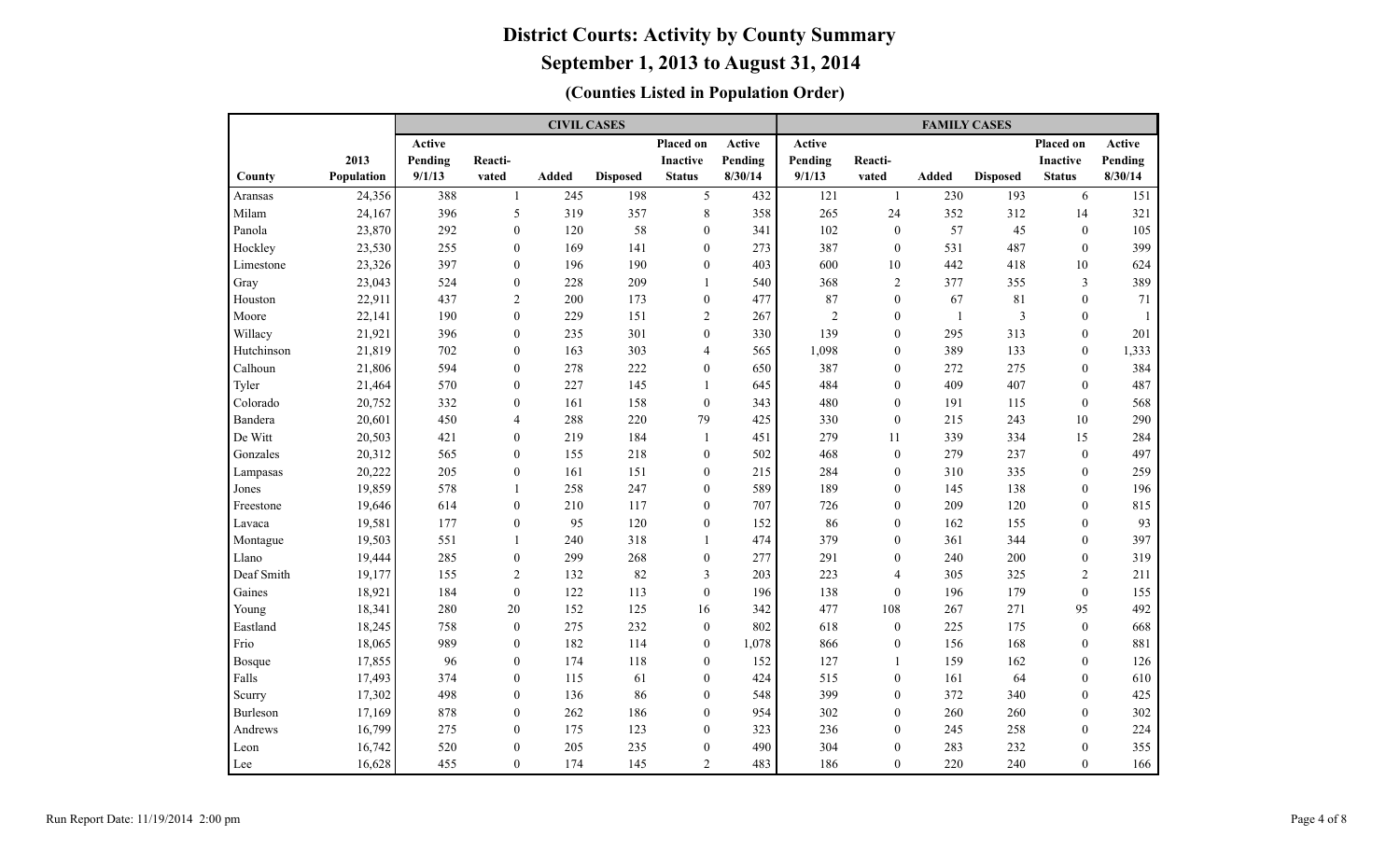### **September 1, 2013 to August 31, 2014**

| Active<br>Active<br>Placed on<br>Active<br>Placed on<br>Active<br>Active<br>2013<br>Pending<br>Pending<br>Pending<br>Reacti-<br><b>Inactive</b><br>Pending<br>Reacti-<br><b>Inactive</b><br>Pending<br>Reacti-<br>9/1/13<br>8/30/14<br>8/30/14<br>9/1/13<br>Population<br>Added<br><b>Disposed</b><br><b>Status</b><br>9/1/13<br>vated<br>Added<br><b>Disposed</b><br><b>Status</b><br>vated<br><b>Added</b><br><b>Disposed</b><br>vated<br>County<br>778<br>24,356<br>102<br>$\mathbf{0}$<br>303<br>244<br>163<br>611<br>$\overline{2}$<br>$\overline{0}$<br>Aransas<br>21<br>242<br>908<br>Milam<br>24,167<br>5<br>$\mathbf{0}$<br>26<br>$\mathbf{0}$<br>10<br>236<br>570<br>536<br>234<br>280<br>265<br>1,267<br>23,870<br>684<br>Panola<br>755<br>125<br>236<br>249<br>120<br>1,149<br>125<br>413<br>Hockley<br>23,530<br>$\mathbf{0}$<br>186<br>107<br>90<br>203<br>829<br>107<br>943<br>$\mathbf{0}$<br>$\overline{0}$<br>$\Omega$<br>243<br>234<br>25<br>23,326<br>$\mathbf{0}$<br>20<br>169<br>235<br>399<br>371<br>237<br>195<br>1,172<br>245<br>1,062<br>$\Omega$<br>11<br>6 | Placed on<br>Active<br>Pending<br><b>Inactive</b><br>8/30/14<br><b>Status</b> |
|----------------------------------------------------------------------------------------------------------------------------------------------------------------------------------------------------------------------------------------------------------------------------------------------------------------------------------------------------------------------------------------------------------------------------------------------------------------------------------------------------------------------------------------------------------------------------------------------------------------------------------------------------------------------------------------------------------------------------------------------------------------------------------------------------------------------------------------------------------------------------------------------------------------------------------------------------------------------------------------------------------------------------------------------------------------------------------------|-------------------------------------------------------------------------------|
|                                                                                                                                                                                                                                                                                                                                                                                                                                                                                                                                                                                                                                                                                                                                                                                                                                                                                                                                                                                                                                                                                        |                                                                               |
|                                                                                                                                                                                                                                                                                                                                                                                                                                                                                                                                                                                                                                                                                                                                                                                                                                                                                                                                                                                                                                                                                        |                                                                               |
|                                                                                                                                                                                                                                                                                                                                                                                                                                                                                                                                                                                                                                                                                                                                                                                                                                                                                                                                                                                                                                                                                        |                                                                               |
|                                                                                                                                                                                                                                                                                                                                                                                                                                                                                                                                                                                                                                                                                                                                                                                                                                                                                                                                                                                                                                                                                        | 635<br>11<br>746                                                              |
|                                                                                                                                                                                                                                                                                                                                                                                                                                                                                                                                                                                                                                                                                                                                                                                                                                                                                                                                                                                                                                                                                        | 256<br>969<br>1,226                                                           |
|                                                                                                                                                                                                                                                                                                                                                                                                                                                                                                                                                                                                                                                                                                                                                                                                                                                                                                                                                                                                                                                                                        | 1,130<br>352<br>120                                                           |
|                                                                                                                                                                                                                                                                                                                                                                                                                                                                                                                                                                                                                                                                                                                                                                                                                                                                                                                                                                                                                                                                                        | 862<br>90<br>876                                                              |
| Limestone                                                                                                                                                                                                                                                                                                                                                                                                                                                                                                                                                                                                                                                                                                                                                                                                                                                                                                                                                                                                                                                                              | 1,233<br>999<br>247                                                           |
| $\theta$<br>24<br>22<br>23,043<br>3<br>164<br>375<br>397<br>209<br>1,057<br>377<br>1,079<br>$\Omega$<br>450<br>386<br>Gray                                                                                                                                                                                                                                                                                                                                                                                                                                                                                                                                                                                                                                                                                                                                                                                                                                                                                                                                                             | 390<br>1,141<br>983                                                           |
| 68<br>$\theta$<br>118<br>63<br>642<br>65<br>537<br>22,911<br>$\overline{1}$<br>$\Omega$<br>$\Omega$<br>269<br>285<br>130<br>Houston<br>$\Omega$                                                                                                                                                                                                                                                                                                                                                                                                                                                                                                                                                                                                                                                                                                                                                                                                                                                                                                                                        | 68<br>678<br>540                                                              |
| $\mathbf{0}$<br>68<br>22,141<br>$\mathbf{0}$<br>$\overline{0}$<br>131<br>221<br>191<br>143<br>86<br>260<br>131<br>451<br>$\Omega$<br>$\Omega$<br>Moore<br>$\Omega$                                                                                                                                                                                                                                                                                                                                                                                                                                                                                                                                                                                                                                                                                                                                                                                                                                                                                                                     | 354<br>345<br>145                                                             |
| 54<br>59<br>29<br>367<br>$\overline{9}$<br>246<br>272<br>357<br>915<br>$\overline{9}$<br>835<br>Willacy<br>21,921<br>$\boldsymbol{0}$<br>$\boldsymbol{0}$<br>13<br>$\Omega$                                                                                                                                                                                                                                                                                                                                                                                                                                                                                                                                                                                                                                                                                                                                                                                                                                                                                                            | 917<br>940<br>$\overline{0}$                                                  |
| $\mathbf{0}$<br>$\mathbf{0}$<br>$\theta$<br>314<br>369<br>2,114<br>Hutchinson<br>21,819<br>$\theta$<br>$\Omega$<br>$\Omega$<br>200<br>155<br>$\mathbf{0}$<br>$\mathbf{0}$<br>752<br>$\overline{0}$                                                                                                                                                                                                                                                                                                                                                                                                                                                                                                                                                                                                                                                                                                                                                                                                                                                                                     | 2,267<br>591<br>$\overline{4}$                                                |
| 21,806<br>212<br>138<br>132<br>$\mathbf{0}$<br>1,193<br>688<br>Calhoun<br>$\mathbf{0}$<br>218<br>$\mathbf{0}$                                                                                                                                                                                                                                                                                                                                                                                                                                                                                                                                                                                                                                                                                                                                                                                                                                                                                                                                                                          | 1,252<br>629<br>$\mathbf{0}$                                                  |
| $\boldsymbol{0}$<br>2<br>401<br>113<br>320<br>250<br>147<br>446<br>113<br>958<br>21,464<br>$\overline{4}$<br>$\Omega$<br>1,461<br>Tyler<br>6<br>$\overline{4}$                                                                                                                                                                                                                                                                                                                                                                                                                                                                                                                                                                                                                                                                                                                                                                                                                                                                                                                         | 1,582<br>806<br>148                                                           |
| 20,752<br>$\theta$<br>$\theta$<br>325<br>$\mathbf{0}$<br>209<br>223<br>$\mathbf{0}$<br>1,138<br>$\boldsymbol{0}$<br>561<br>Colorado<br>$\theta$<br>$\Omega$<br>319                                                                                                                                                                                                                                                                                                                                                                                                                                                                                                                                                                                                                                                                                                                                                                                                                                                                                                                     | 1,231<br>$\mathbf{0}$<br>496                                                  |
| 20,601<br>$\Omega$<br>$\Omega$<br>93<br>157<br>334<br>227<br>154<br>158<br>873<br>161<br>837<br>Bandera<br>$\Omega$<br>$\Omega$<br>$\Omega$<br>$\Omega$                                                                                                                                                                                                                                                                                                                                                                                                                                                                                                                                                                                                                                                                                                                                                                                                                                                                                                                                | 873<br>690<br>243                                                             |
| De Witt<br>20,503<br>$\Omega$<br>196<br>203<br>324<br>318<br>215<br>193<br>896<br>214<br>882<br>$\Omega$<br>$\Omega$<br>$\Omega$<br>$\Omega$<br>$\Omega$                                                                                                                                                                                                                                                                                                                                                                                                                                                                                                                                                                                                                                                                                                                                                                                                                                                                                                                               | 928<br>231<br>836                                                             |
| 20,312<br>25<br>$\mathbf Q$<br>22<br>519<br>241<br>239<br>530<br>1,577<br>681<br>Gonzales<br>$\Omega$<br>$\Omega$<br>$\overline{0}$<br>$\overline{0}$<br>$\mathbf{0}$<br>6                                                                                                                                                                                                                                                                                                                                                                                                                                                                                                                                                                                                                                                                                                                                                                                                                                                                                                             | 703<br>$\overline{0}$<br>1,551                                                |
| $\mathbf{Q}$<br>642<br>20,222<br>$\theta$<br>8<br>150<br>222<br>211<br>$\mathbf{0}$<br>702<br>$\mathcal{E}$<br>$\overline{A}$<br>$\Omega$<br>$\mathbf{0}$<br>161<br>$\Omega$<br>Lampasas                                                                                                                                                                                                                                                                                                                                                                                                                                                                                                                                                                                                                                                                                                                                                                                                                                                                                               | 705<br>$\mathbf{0}$<br>639                                                    |
| $\theta$<br>528<br>19,859<br>516<br>531<br>515<br>1,295<br>$\overline{2}$<br>919<br>$\Omega$<br>$\overline{0}$<br>$\Omega$<br>$\Omega$<br>$\overline{0}$<br>Jones<br>$\overline{1}$                                                                                                                                                                                                                                                                                                                                                                                                                                                                                                                                                                                                                                                                                                                                                                                                                                                                                                    | 1,300<br>916<br>$\overline{0}$                                                |
| $\overline{2}$<br>81<br>376<br>1,749<br>79<br>$\mathbf{0}$<br>$\Omega$<br>330<br>$\overline{0}$<br>224<br>178<br>$\overline{0}$<br>$\theta$<br>19,646<br>$\Omega$<br>645<br>Freestone                                                                                                                                                                                                                                                                                                                                                                                                                                                                                                                                                                                                                                                                                                                                                                                                                                                                                                  | 1,979<br>415<br>$\overline{0}$                                                |
| $\overline{7}$<br>$\overline{2}$<br>5<br>49<br>$\overline{0}$<br>149<br>92<br>314<br>$\theta$<br>413<br>19,581<br>$\mathbf{0}$<br>$\overline{A}$<br>$\Omega$<br>106<br>$\overline{0}$<br>Lavaca                                                                                                                                                                                                                                                                                                                                                                                                                                                                                                                                                                                                                                                                                                                                                                                                                                                                                        | 342<br>385<br>$\overline{0}$                                                  |
| $\overline{3}$<br>$\mathbf{0}$<br>10<br>279<br>$\overline{0}$<br>899<br>19,503<br>13<br>5<br>$\Omega$<br>11<br>112<br>295<br>141<br>1,055<br>11<br>Montague                                                                                                                                                                                                                                                                                                                                                                                                                                                                                                                                                                                                                                                                                                                                                                                                                                                                                                                            | 1,023<br>946<br>-1                                                            |
| 6<br>15<br>$\theta$<br>$\overline{4}$<br>99<br>776<br>$\theta$<br>18<br>185<br>268<br>214<br>72<br>236<br>99<br>19,444<br>813<br>Llano                                                                                                                                                                                                                                                                                                                                                                                                                                                                                                                                                                                                                                                                                                                                                                                                                                                                                                                                                 | $72\,$<br>850<br>686                                                          |
| 61<br>91<br>Deaf Smith<br>19,177<br>104<br>293<br>297<br>131<br>482<br>67<br>730                                                                                                                                                                                                                                                                                                                                                                                                                                                                                                                                                                                                                                                                                                                                                                                                                                                                                                                                                                                                       | 96<br>545<br>704                                                              |
| 544<br>28<br>13<br>9<br>32<br>194<br>$\overline{0}$<br>103<br>129<br>$\mathbf{0}$<br>168<br>$\mathbf{0}$<br>434<br>Gaines<br>18,921<br>$\mathbf{0}$<br>$\Omega$<br>$\theta$                                                                                                                                                                                                                                                                                                                                                                                                                                                                                                                                                                                                                                                                                                                                                                                                                                                                                                            | $\mathbf{0}$<br>430<br>551                                                    |
| $\boldsymbol{0}$<br>285<br>130<br>379<br>216<br>169<br>389<br>1,043<br>258<br>798<br>18,341<br>$\Omega$<br>$\Omega$<br>Young<br>$\mathbf{1}$<br>$\overline{3}$<br>545<br>243<br>1,549<br>3<br>160<br>450                                                                                                                                                                                                                                                                                                                                                                                                                                                                                                                                                                                                                                                                                                                                                                                                                                                                               | 1,224<br>612<br>280<br>243<br>1,684<br>860                                    |
| Eastland<br>18,245<br>$\boldsymbol{0}$<br>13<br>137<br>201<br>137<br>1,048<br>13<br>$\theta$<br>$\theta$<br>99<br>194<br>1,970<br>99<br>532<br>$7\phantom{.0}$<br>109<br>141<br>160<br>$\theta$<br>$\theta$                                                                                                                                                                                                                                                                                                                                                                                                                                                                                                                                                                                                                                                                                                                                                                                                                                                                            | 2,011<br>423<br>160                                                           |
| $\mathbf{0}$<br>45<br>18,065<br>Frio<br>6<br>$\theta$<br>$\overline{0}$<br>123<br>172<br>346<br>505<br>$\Omega$<br>$\theta$<br>$\Omega$<br>$\theta$                                                                                                                                                                                                                                                                                                                                                                                                                                                                                                                                                                                                                                                                                                                                                                                                                                                                                                                                    | 393<br>442                                                                    |
| 38<br>17,855<br>41<br>162<br>115<br>42<br>Bosque<br>172<br>172<br>$\mathbf{0}$<br>22<br>169<br>99<br>$\boldsymbol{0}$<br>1,233<br>Falls<br>17,493<br>$\theta$<br>194<br>$\overline{0}$<br>211<br>$\mathbf{0}$<br>467<br>$\Omega$                                                                                                                                                                                                                                                                                                                                                                                                                                                                                                                                                                                                                                                                                                                                                                                                                                                       | 38<br>$\mathbf{0}$<br>224<br>1,439                                            |
| 9<br>$\mathbf{0}$<br>122<br>60<br>132<br>1,021<br>689<br>17,302<br>2<br>8<br>172<br>157<br>58<br>60<br>Scurry<br>$\Omega$<br>2                                                                                                                                                                                                                                                                                                                                                                                                                                                                                                                                                                                                                                                                                                                                                                                                                                                                                                                                                         | 591<br>1,107<br>58                                                            |
| $\theta$<br>$\mathbf{0}$<br>$\Omega$<br>383<br>$\overline{0}$<br>262<br>230<br>$\mathbf{0}$<br>391<br>1,563<br>784<br>17,169<br>$\Omega$<br>$\Omega$<br>$\mathbf{0}$<br>Burleson                                                                                                                                                                                                                                                                                                                                                                                                                                                                                                                                                                                                                                                                                                                                                                                                                                                                                                       | 1,647<br>676<br>$\overline{0}$                                                |
| 16,799<br>190<br>187<br>332<br>337<br>215<br>159<br>701<br>187<br>752<br>Andrews                                                                                                                                                                                                                                                                                                                                                                                                                                                                                                                                                                                                                                                                                                                                                                                                                                                                                                                                                                                                       | 718<br>215<br>706                                                             |
| 996<br>$\mathbf{0}$<br>172<br>160<br>127<br>$\overline{0}$<br>648<br>16,742<br>$\Omega$<br>$\mathbf{0}$<br>$\theta$<br>$\Omega$<br>$\overline{0}$<br>205<br>$\theta$<br>$\Omega$<br>Leon                                                                                                                                                                                                                                                                                                                                                                                                                                                                                                                                                                                                                                                                                                                                                                                                                                                                                               | 594<br>$\mathbf{0}$<br>1,050                                                  |
| $\theta$<br>42<br>287<br>254<br>16,628<br>317<br>$18\,$<br>$\Omega$<br>342<br>$\Omega$<br>275<br>308<br>$\theta$<br>1,245<br>$\Omega$<br>711<br>Lee                                                                                                                                                                                                                                                                                                                                                                                                                                                                                                                                                                                                                                                                                                                                                                                                                                                                                                                                    | $\overline{2}$<br>711<br>1,245                                                |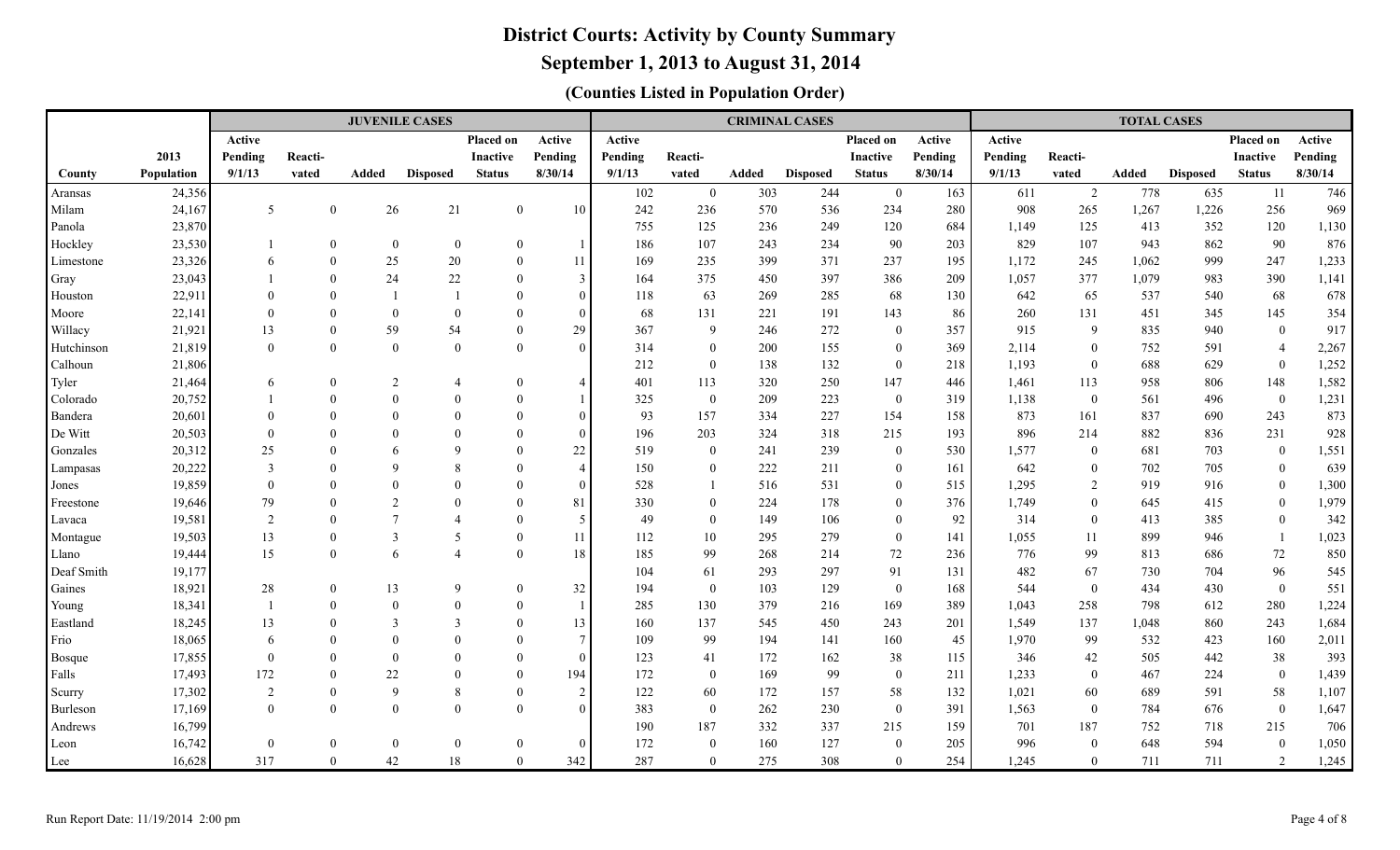|           |            |               |                  | <b>CIVIL CASES</b> |                 |                  |         |         |                  | <b>FAMILY CASES</b> |                 |                 |               |
|-----------|------------|---------------|------------------|--------------------|-----------------|------------------|---------|---------|------------------|---------------------|-----------------|-----------------|---------------|
|           |            | <b>Active</b> |                  |                    |                 | Placed on        | Active  | Active  |                  |                     |                 | Placed on       | <b>Active</b> |
|           | 2013       | Pending       | Reacti-          |                    |                 | <b>Inactive</b>  | Pending | Pending | Reacti-          |                     |                 | <b>Inactive</b> | Pending       |
| County    | Population | 9/1/13        | vated            | <b>Added</b>       | <b>Disposed</b> | <b>Status</b>    | 8/30/14 | 9/1/13  | vated            | <b>Added</b>        | <b>Disposed</b> | <b>Status</b>   | 8/30/14       |
| Robertson | 16,486     | 303           | $\boldsymbol{0}$ | 171                | 157             | $\boldsymbol{0}$ | 316     | 268     | $\boldsymbol{0}$ | 277                 | 292             | $\mathbf{0}$    | 252           |
| Pecos     | 15,697     | 547           | $\mathbf{1}$     | 170                | 186             | $\boldsymbol{0}$ | 530     | 316     | $\mathbf{0}$     | 195                 | 159             | -1              | 346           |
| Karnes    | 15,081     | 499           | $\mathbf{0}$     | 209                | 76              | $\boldsymbol{0}$ | 656     | 264     | $\mathbf{0}$     | 121                 | 44              | $\mathbf{0}$    | 355           |
| Nolan     | 15,037     | 307           | $\mathbf{0}$     | 117                | 64              | 1                | 361     | 45      | $\mathbf{0}$     | $22\,$              | 11              | $\mathbf{0}$    | 55            |
| Jackson   | 14,591     | 338           | $\overline{0}$   | 112                | 158             | $\boldsymbol{0}$ | 292     | 211     | $\mathbf{1}$     | 214                 | 232             | $\theta$        | 194           |
| Trinity   | 14,393     | 975           | $\mathbf{0}$     | 227                | 115             | $\mathbf{0}$     | 1,087   | 584     | $\theta$         | 154                 | 114             | $\theta$        | 624           |
| Zapata    | 14,390     | 227           | $\mathbf{0}$     | 182                | 178             | $\mathbf{0}$     | 245     | 110     | $\mathbf{0}$     | 148                 | 161             | $\theta$        | 97            |
| Newton    | 14,140     | 406           | $\mathbf{0}$     | 181                | 125             | 16               | 452     | 174     | $\mathbf{1}$     | 239                 | 183             | $\mathbf{0}$    | 242           |
| Reeves    | 13,965     | 81            | 1                | 201                | 170             | 4                | 109     | 49      | $\mathbf{0}$     | 152                 | 155             | $\mathbf{0}$    | 46            |
| Dawson    | 13,810     | 230           | $\mathbf{0}$     | 168                | 161             | $\boldsymbol{0}$ | 237     | 133     | $\mathbf{0}$     | 351                 | 271             | $\mathbf{0}$    | 213           |
| Madison   | 13,781     | 385           | $\boldsymbol{0}$ | 169                | 154             | $\boldsymbol{0}$ | 328     | 212     | 5                | 125                 | 107             | $\overline{7}$  | 199           |
| Lamb      | 13,775     | 154           | $\boldsymbol{0}$ | 119                | 67              | 0                | 262     | 105     | $\boldsymbol{0}$ | 378                 | 250             | $\mathbf{0}$    | 272           |
| Comanche  | 13,623     | 100           | $\boldsymbol{0}$ | 124                | 124             | $\boldsymbol{0}$ | 98      | 145     | $\mathbf{0}$     | 167                 | 168             | $\mathbf{0}$    | 146           |
| Callahan  | 13,525     | 321           | $\mathbf{0}$     | 121                | 97              | $\mathbf{0}$     | 344     | 283     | $\mathbf{0}$     | 223                 | 236             | $\theta$        | 270           |
| Wilbarger | 13,131     | 382           | $\mathbf{0}$     | 172                | 129             | $\mathbf{0}$     | 406     | 362     | $\mathbf{0}$     | 233                 | 224             | $\theta$        | 373           |
| Morris    | 12,834     | 358           | $\overline{0}$   | 86                 | 109             | 10               | 328     | 185     | $\mathbf{0}$     | 234                 | 231             | $\mathbf{0}$    | 183           |
| Terry     | 12,743     | 121           | 14               | 129                | 88              | 21               | 155     | 188     | $\,$ 8 $\,$      | 347                 | 366             | 13              | 166           |
| Red River | 12,470     | 197           | $\mathbf{0}$     | 98                 | 96              | $\boldsymbol{0}$ | 203     | 172     | $\mathbf{0}$     | 272                 | 233             | $\theta$        | 218           |
| Camp      | 12,413     | 247           | $\theta$         | 93                 | 66              | $\mathbf{0}$     | 275     | 220     | $\mathbf{0}$     | 250                 | 203             | $\theta$        | 265           |
| Zavala    | 12,156     | 444           | $\overline{0}$   | 88                 | 126             | 5                | 406     | 532     | $\theta$         | 150                 | 203             | $\theta$        | 479           |
| Live Oak  | 11,867     | 297           | $\mathbf{1}$     | 231                | 235             | 10               | 285     | 76      | $\theta$         | 158                 | 126             | $\theta$        | 113           |
| Duval     | 11,640     | 1,168         | $\theta$         | 419                | 282             | $\boldsymbol{0}$ | 1,305   | 228     | $\theta$         | 113                 | 103             | $\theta$        | 238           |
| Ward      | 11,244     | 51            | $\boldsymbol{0}$ | 156                | 148             | 3                | 56      | 84      | $\mathbf{0}$     | 241                 | 264             | $\mathbf{0}$    | 61            |
| Rains     | 11,065     | 122           | $\boldsymbol{0}$ | 83                 | 84              | $\mathbf{1}$     | 120     | 90      | $\mathbf{1}$     | 193                 | 192             | $\overline{4}$  | 90            |
| Dimmit    | 10,897     | 225           | $\boldsymbol{0}$ | 124                | 80              | $\boldsymbol{0}$ | 269     | 246     | $\boldsymbol{0}$ | 88                  | 160             | $\mathbf{0}$    | 176           |
| Ochiltree | 10,806     | 210           | $\boldsymbol{0}$ | 77                 | 86              | $\boldsymbol{0}$ | 180     | 231     | $\mathbf{0}$     | 129                 | 145             | $\mathbf{0}$    | 173           |
| Blanco    | 10,723     | 115           | $\boldsymbol{0}$ | 116                | 119             | $\boldsymbol{0}$ | 113     | 73      | $\mathbf{0}$     | 118                 | 94              | $\mathbf{0}$    | 92            |
| Franklin  | 10,660     | 109           | $\mathbf{1}$     | 109                | 94              | $\mathbf{1}$     | 128     | 85      | $\mathbf{0}$     | 165                 | 167             | $\mathbf{0}$    | 84            |
| Clay      | 10,473     | 107           | $\mathbf{1}$     | 84                 | 80              | 3                | 109     | 83      | $\overline{2}$   | 162                 | 149             | $\overline{2}$  | 96            |
| Sabine    | 10,361     | 309           | $\mathbf{0}$     | 82                 | 114             | $\mathbf{0}$     | 277     | 291     | $\theta$         | 166                 | 153             | $\theta$        | 304           |
| Runnels   | 10,309     | 131           | $\mathbf{0}$     | 112                | 84              | $\mathbf{0}$     | 159     | 134     | $\theta$         | 146                 | 131             | $\theta$        | 149           |
| Marion    | 10,235     | 918           | 6                | 256                | 193             | 4                | 1,012   | 262     | 13               | 148                 | 115             | 13              | 307           |
| Parmer    | 9,965      | $22\,$        | $\overline{c}$   | 43                 | 35              | 1                | 31      | 62      | $\boldsymbol{0}$ | 86                  | 97              | $\theta$        | 51            |
| Mitchell  | 9,402      | 352           | $\overline{0}$   | 78                 | 47              | $\overline{0}$   | 383     | 134     | $\mathbf{0}$     | 178                 | 106             | $\mathbf{0}$    | 206           |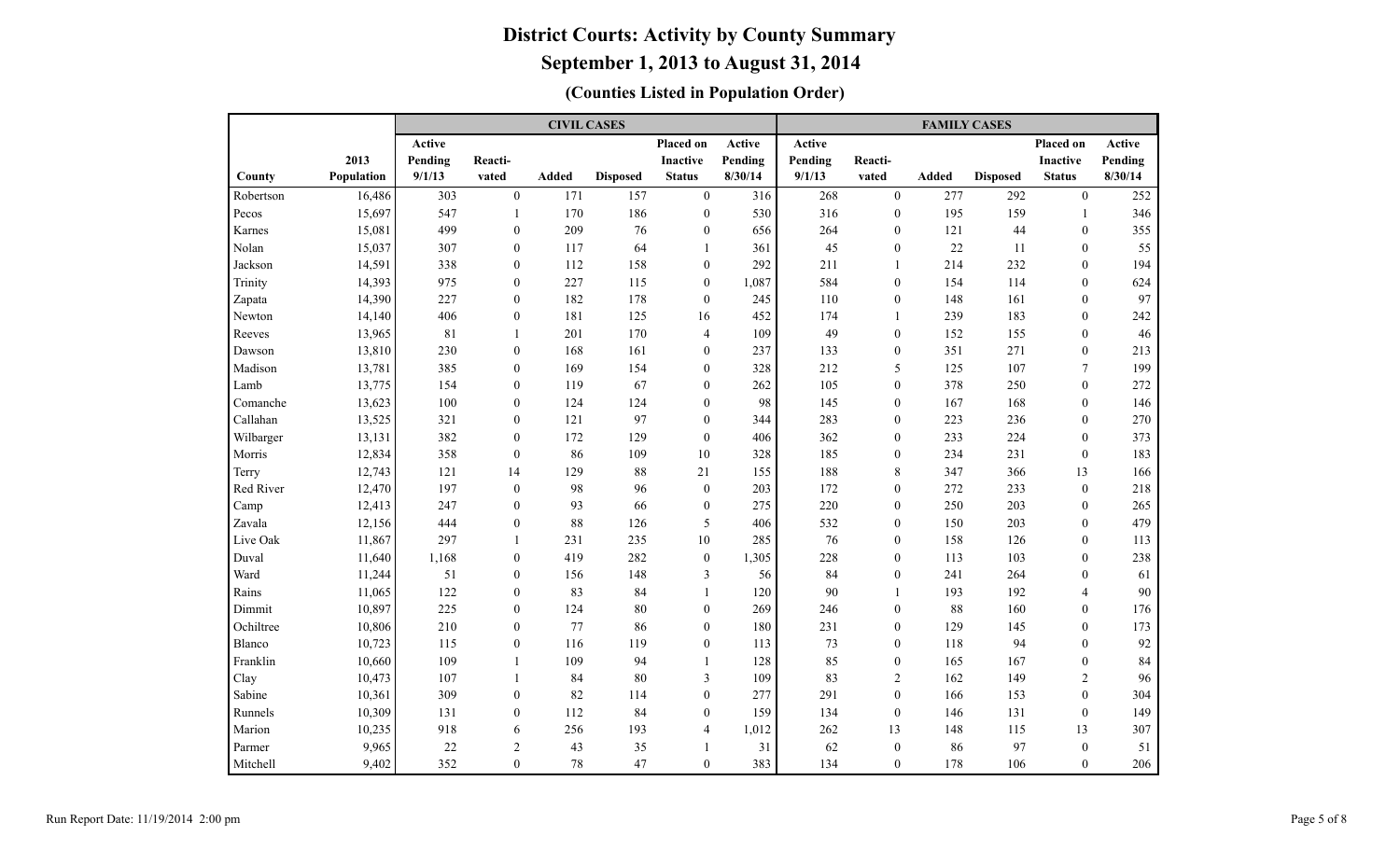### **September 1, 2013 to August 31, 2014**

|                     |                  |                             |                            | <b>JUVENILE CASES</b> |                 |                      |                     |           |                    |            | <b>CRIMINAL CASES</b> |                    |           |            |                    | <b>TOTAL CASES</b> |                 |                      |            |
|---------------------|------------------|-----------------------------|----------------------------|-----------------------|-----------------|----------------------|---------------------|-----------|--------------------|------------|-----------------------|--------------------|-----------|------------|--------------------|--------------------|-----------------|----------------------|------------|
|                     |                  | Active                      |                            |                       |                 | Placed on            | Active              | Active    |                    |            |                       | Placed on          | Active    | Active     |                    |                    |                 | Placed on            | Active     |
|                     | 2013             | Pending                     | Reacti-                    |                       |                 | <b>Inactive</b>      | Pending             | Pending   | Reacti-            |            |                       | Inactive           | Pending   | Pending    | Reacti-            |                    |                 | <b>Inactive</b>      | Pending    |
| County              | Population       | 9/1/13                      | vated                      | Added                 | <b>Disposed</b> | <b>Status</b>        | 8/30/14             | 9/1/13    | vated              | Added      | <b>Disposed</b>       | <b>Status</b>      | 8/30/14   | 9/1/13     | vated              | <b>Added</b>       | <b>Disposed</b> | <b>Status</b>        | 8/30/14    |
| Robertson           | 16,486           | $\overline{2}$              | $\mathbf{0}$               | 9                     | 11              | $\overline{0}$       | $\theta$            | 117       | 108                | 257        | 275                   | 116                | 100       | 690        | 108                | 714                | 735             | 116                  | 668        |
| Pecos               | 15,697           | $\theta$                    | $\mathbf{0}$               | $\overline{1}$        | $\overline{0}$  | $\overline{0}$       |                     | 140       | $7\phantom{.0}$    | 228        | 217                   | $\overline{0}$     | 200       | 1,003      | 8                  | 594                | 562             | - 1                  | 1,077      |
| Karnes              | 15,081           | 59                          | $\mathbf{0}$               | 16                    | $\theta$        | $\theta$             | 70                  | 143       | 6                  | 81         | 81                    | $\overline{0}$     | 162       | 965        | 6                  | 427                | 201             | $\overline{0}$       | 1,243      |
| Nolan               | 15,037           |                             |                            |                       |                 |                      |                     | 76        | 16                 | 251        | 226                   | 19                 | 60        | 428        | 16                 | 390                | 301             | 20                   | 476        |
| Jackson             | 14,591           | $\overline{0}$              | $\mathbf{0}$               | $\mathbf{0}$          | $\overline{0}$  | $\theta$             | $\Omega$            | 185       | -1                 | 221        | 236                   | 16                 | 155       | 734        | 2                  | 547                | 626             | 16                   | 641        |
| Trinity             | 14,393           | 72                          | $\mathbf{0}$               | 12                    | 8               | $\Omega$             | 76                  | 226       | $\overline{0}$     | 220        | 203                   | $\overline{0}$     | 243       | 1,857      | $\theta$           | 613                | 440             | $\overline{0}$       | 2,030      |
| Zapata              | 14,390           | 29                          | $\theta$                   | $\overline{4}$        | $\Delta$        | $\Omega$             | 29                  | 130       | $\theta$           | 85         | 70                    | $\overline{0}$     | 147       | 496        | $\theta$           | 419                | 413             | $\overline{0}$       | 518        |
| Newton              | 14,140           | 14                          | $\theta$                   | $\Omega$              | $\Omega$        | $\Omega$             | 14                  | 144       | $\overline{0}$     | 165        | 168                   | $\overline{0}$     | 145       | 738        | $\overline{1}$     | 585                | 476             | 16                   | 853        |
| Reeves              | 13,965           | $\Omega$                    | $\Omega$                   | $\Omega$              | $\Omega$        | $\Omega$             | $\Omega$            | 24        | 113                | 226        | 251                   | 91                 | 24        | 154        | 114                | 579                | 576             | 95                   | 179        |
| Dawson              | 13,810           | $\mathcal{E}$               | $\mathbf{0}$               | 8                     | $\overline{A}$  | $\Omega$             | 6                   | 57        | $\boldsymbol{0}$   | 228        | 189                   | $\mathbf{0}$       | 106       | 423        | $\boldsymbol{0}$   | 755                | 625             | $\mathbf{0}$         | 562        |
| Madison             | 13,781           | $\Omega$                    | $\mathbf{0}$               | $\mathbf{0}$          | $\Omega$        | $\Omega$             | $\Omega$            | 126       | 7                  | 149        | 164                   | 11                 | 150       | 723        | 12                 | 443                | 425             | 18                   | 677        |
| Lamb                | 13,775           |                             |                            |                       |                 |                      |                     | 372       | $\mathbf{0}$       | 221        | 91                    | $\mathbf{0}$       | 233       | 631        | $\boldsymbol{0}$   | 718                | 408             | $\mathbf{0}$         | 767        |
| Comanche            | 13,623           | $\overline{0}$              | $\mathbf{0}$               | $\theta$              | $\theta$        | $\Omega$             | $\Omega$            | 124       | 33                 | 137        | 156                   | 37                 | 102       | 369        | 33                 | 428                | 448             | 37                   | 346        |
| Callahan            | 13,525           | $\overline{1}$              | $\mathbf{0}$               |                       |                 | $\Omega$             |                     | 99        | $\overline{0}$     | 86         | 95                    | $\mathbf{0}$       | 88        | 704        | $\overline{0}$     | 431                | 429             | $\mathbf{0}$         | 703        |
| Wilbarger           | 13,131           | 19                          | $\theta$                   | $\overline{4}$        | $\overline{2}$  | $\Omega$             | $20\,$              | 45        | $\overline{0}$     | 118        | 117                   | 31                 | 42        | 808        | $\mathbf{0}$       | 527                | 472             | 31                   | 841        |
| Morris              | 12,834           | 5                           | $\theta$                   | $\theta$              | $\Omega$        | $\Omega$             | $\Omega$            | 192       | 55                 | 234        | 196                   | 63                 | 243       | 740        | 55                 | 554                | 536             | 73                   | 754        |
| Terry               | 12,743           | 16                          | $\mathbf{0}$               | 23                    | 29              | $\Omega$             | 10                  | 108       | 210                | 238        | 236                   | 228                | 92        | 433        | 232                | 737                | 719             | 262                  | 423        |
| Red River           | 12,470           | 14                          | $\mathbf{0}$               | 11                    | $\mathbf Q$     | $\Omega$             | 16                  | 110       | 85                 | 306        | 249                   | 83                 | 165       | 493        | 85                 | 687                | 587             | 83                   | 602        |
| Camp                | 12,413           |                             | $\theta$                   | $\overline{3}$        | $\Omega$        | $\Omega$             | 3                   | 193       | 65                 | 150        | 148                   | 87                 | 172       | 661        | 65                 | 496                | 417             | 87                   | 715        |
| Zavala              | 12,156           |                             | $\theta$                   |                       | $\Omega$        | $\Omega$             | 2                   | 204       | $\overline{0}$     | 77         | 125                   | 10                 | 156       | 1,181      | $\boldsymbol{0}$   | 316                | 454             | 15                   | 1,043      |
| Live Oak            | 11,867           | $\mathbf{1}$                | $\theta$                   | $\overline{4}$        | 5               | $\Omega$             | $\Omega$            | 32        | 87                 | 206        | 160                   | 84                 | 84        | 406        | 88                 | 599                | 526             | 94                   | 482        |
| Duval               | 11,640           | 47                          | $\theta$                   | 29<br>$\Omega$        | 23<br>$\Omega$  | $\Omega$             | 53<br>$\Omega$      | 316       | 13                 | 190        | 249<br>289            | $\mathbf{0}$       | 270       | 1,759      | 13                 | 751                | 657             | $\overline{0}$       | 1,866      |
| Ward                | 11,244           | $\Omega$                    | $\overline{0}$<br>$\Omega$ | 8                     |                 | $\Omega$<br>$\Omega$ |                     | 26        | 115                | 290<br>110 | 119                   | 119                | 27        | 161<br>256 | 115                | 687<br>394         | 701             | 122                  | 144<br>245 |
| Rains               | 11,065<br>10,897 | 3                           | $\Omega$                   | 3                     | 6               | $\Omega$             | 2<br>$\overline{5}$ | 44<br>142 | 72<br>$\mathbf{0}$ | 135        | 119                   | 67<br>$\mathbf{0}$ | 33<br>158 | 616        | 73<br>$\mathbf{0}$ | 350                | 401<br>360      | 72<br>$\overline{0}$ | 608        |
| Dimmit<br>Ochiltree | 10,806           |                             | $\theta$                   | $\Omega$              | $\Omega$        | $\Omega$             | $\Omega$            | 127       | $\mathbf{0}$       | 204        | 170                   | $\mathbf{0}$       | 163       | 568        | $\mathbf{0}$       | 410                | 401             | $\bf{0}$             | 516        |
| Blanco              | 10,723           | $\mathcal{D}_{\mathcal{L}}$ | $\Omega$                   | $\overline{2}$        | $\Omega$        | $\Omega$             | $\overline{4}$      | 23        | 24                 | 103        | 60                    | 29                 | 55        | 213        | 24                 | 339                | 273             | 29                   | 264        |
| Franklin            | 10,660           | $\mathcal{D}$               | $\Omega$                   | 5                     | 6               | $\Omega$             |                     | 101       | 80                 | 115        | 141                   | $80\,$             | 82        | 297        | 81                 | 394                | 408             | 81                   | 295        |
| Clay                | 10,473           | $\mathcal{D}$               | $\theta$                   | 3                     | 3               | $\Omega$             | $\overline{2}$      | 59        | $\overline{0}$     | 127        | 112                   | $\mathbf{0}$       | 74        | 251        | 3                  | 376                | 344             | $\overline{5}$       | 281        |
| Sabine              | 10,361           | $\mathcal{D}$               | $\Omega$                   | $\mathcal{D}$         |                 | $\Omega$             |                     | 128       | $\theta$           | 143        | 144                   | $\mathbf{0}$       | 128       | 730        | $\mathbf{0}$       | 393                | 415             | $\overline{0}$       | 709        |
| Runnels             | 10,309           | $\mathcal{D}$               | $\Omega$                   | $\mathcal{E}$         | 5               | $\Omega$             | $\mathcal{D}$       | 35        | $\theta$           | 91         | 105                   | $\overline{0}$     | 24        | 302        | $\mathbf{0}$       | 352                | 325             | $\overline{0}$       | 334        |
| Marion              | 10,235           |                             | $\theta$                   | $\overline{A}$        | 3               | $\Omega$             |                     | 74        | 74                 | 176        | 173                   | 68                 | 82        | 1,254      | 93                 | 584                | 484             | 85                   | 1,402      |
| Parmer              | 9,965            |                             | $\Omega$                   | $\Omega$              | $\Omega$        | $\Omega$             |                     | 28        | 33                 | 93         | 78                    | 34                 | 36        | 112        | 35                 | 222                | 210             | 35                   | 118        |
| Mitchell            | 9,402            | $\Omega$                    | $\Omega$                   | $\Omega$              | $\Omega$        | $\Omega$             |                     | 68        | $\theta$           | 91         | 70                    | $\Omega$           | 89        | 554        | $\Omega$           | 347                | 223             | $\theta$             | 678        |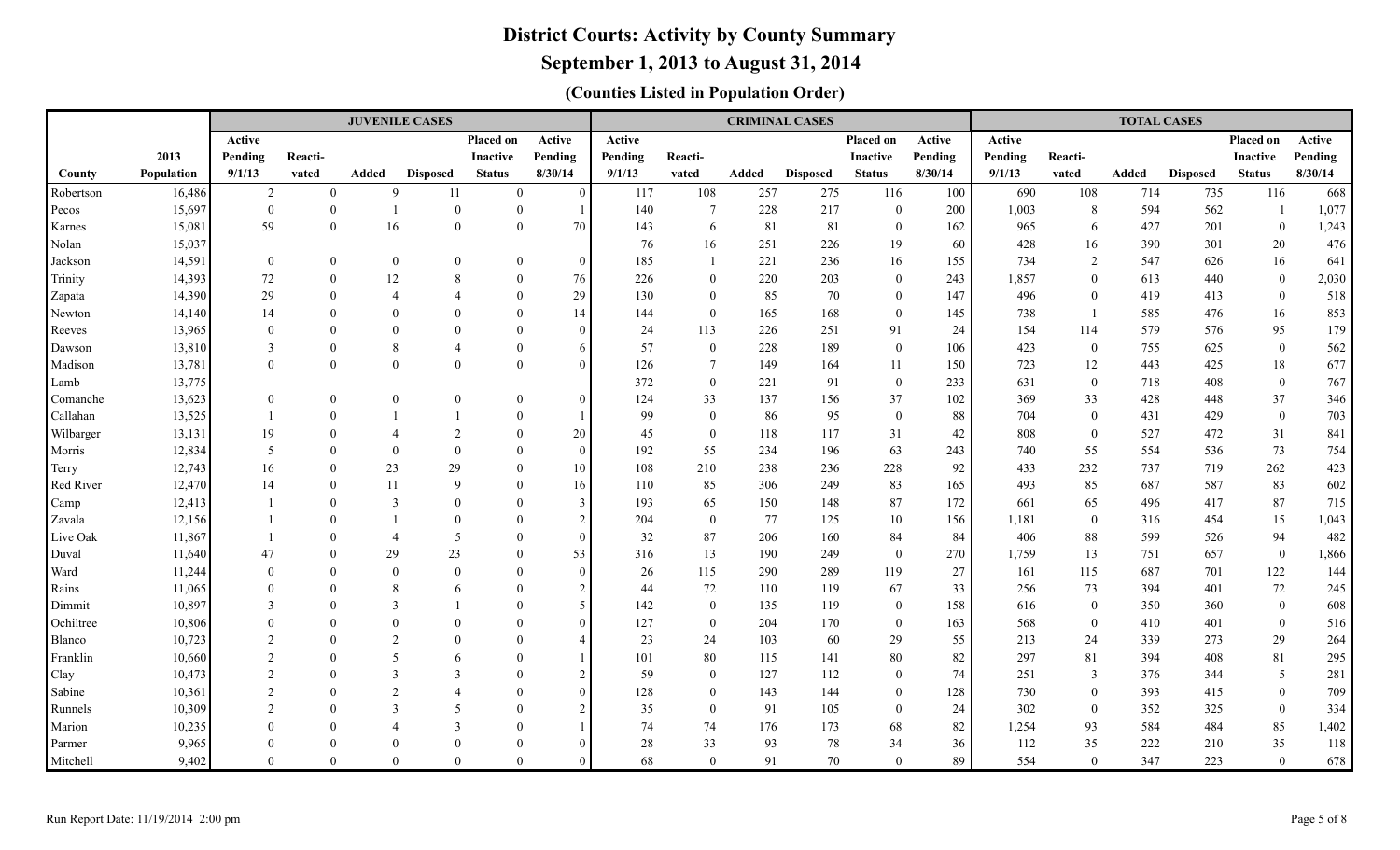|                 |            |         |                  | <b>CIVIL CASES</b> |                 |                  |               |         |                  | <b>FAMILY CASES</b> |                 |                  |         |
|-----------------|------------|---------|------------------|--------------------|-----------------|------------------|---------------|---------|------------------|---------------------|-----------------|------------------|---------|
|                 |            | Active  |                  |                    |                 | <b>Placed on</b> | <b>Active</b> | Active  |                  |                     |                 | Placed on        | Active  |
|                 | 2013       | Pending | Reacti-          |                    |                 | <b>Inactive</b>  | Pending       | Pending | Reacti-          |                     |                 | <b>Inactive</b>  | Pending |
| County          | Population | 9/1/13  | vated            | <b>Added</b>       | <b>Disposed</b> | <b>Status</b>    | 8/30/14       | 9/1/13  | vated            | <b>Added</b>        | <b>Disposed</b> | <b>Status</b>    | 8/30/14 |
| <b>Brewster</b> | 9,286      | 434     | $\mathbf{0}$     | 103                | 23              | $\boldsymbol{0}$ | 516           | 234     | $\mathbf{0}$     | 75                  | 36              | $\mathbf{0}$     | 273     |
| Stephens        | 9,247      | 249     | $\mathbf{0}$     | 116                | 97              | $\boldsymbol{0}$ | 268           | 158     | $\mathbf{0}$     | 166                 | 184             | $\mathbf{0}$     | 140     |
| Jack            | 8,957      | 371     | $\theta$         | 84                 | 82              | $\boldsymbol{0}$ | 373           | 105     | $\mathbf{0}$     | 121                 | 129             | $\mathbf{0}$     | 97      |
| San Augustine   | 8,769      | 507     | $\theta$         | 68                 | 60              | $\mathbf{0}$     | 515           | 624     | $\mathbf{0}$     | 87                  | 77              | $\mathbf{0}$     | 634     |
| Archer          | 8,681      | 129     | $\theta$         | 93                 | 73              | $\mathbf{0}$     | 146           | 105     | $\theta$         | 91                  | 63              | $\theta$         | 126     |
| Somervell       | 8,658      | 76      | $\mathbf{0}$     | 74                 | 40              | $\boldsymbol{0}$ | 109           | 76      | $\mathbf{0}$     | 123                 | 123             | $\mathbf{0}$     | 78      |
| Coleman         | 8,543      | 277     | $\mathbf{0}$     | 99                 | 103             | $\boldsymbol{0}$ | 270           | 185     | $\mathbf{0}$     | 140                 | 126             | $\mathbf{0}$     | 194     |
| McCulloch       | 8,330      | 110     | $\mathbf{0}$     | 117                | 84              | $\boldsymbol{0}$ | 137           | 88      | $\mathbf{0}$     | 156                 | 120             | $\mathbf{0}$     | 119     |
| Hamilton        | 8,310      | 75      | $\mathbf{0}$     | 85                 | 81              | $\boldsymbol{0}$ | 80            | 64      | $\mathbf{0}$     | 115                 | 107             | $\mathbf{0}$     | 72      |
| Yoakum          | 8,184      | 76      | $\mathbf{0}$     | 49                 | 63              | 1                | 61            | 99      | $\mathbf{0}$     | 106                 | 124             | $\mathbf{0}$     | 81      |
| Castro          | 8,030      |         |                  |                    |                 |                  |               |         |                  |                     |                 |                  |         |
| Swisher         | 7,763      | 96      | $\mathbf{0}$     | 16                 | $40\,$          | $\boldsymbol{0}$ | 72            | 87      | $\mathbf{0}$     | 117                 | 90              | $\overline{4}$   | 111     |
| Winkler         | 7,606      | 222     | $\boldsymbol{0}$ | 112                | 79              | $\boldsymbol{0}$ | 255           | 225     | $\boldsymbol{0}$ | 116                 | 116             | $\boldsymbol{0}$ | 225     |
| Goliad          | 7,465      | 250     | $\mathbf{0}$     | 71                 | 46              | 5                | 270           | 290     | $\mathbf{0}$     | 49                  | 34              | $\mathbf{0}$     | 305     |
| La Salle        | 7,369      | 586     | $\mathbf{0}$     | 272                | 224             | $\mathbf{0}$     | 634           | 258     | $\mathbf{0}$     | 70                  | 78              | $\mathbf{0}$     | 250     |
| Refugio         | 7,305      | 303     | $\mathbf{0}$     | 100                | 132             | $\overline{4}$   | 269           | 67      | $\mathbf{0}$     | 132                 | 131             | $\theta$         | 71      |
| <b>Brooks</b>   | 7,237      | 1,143   | 12               | 227                | 201             | 16               | 1,143         | 207     | $\mathbf{0}$     | 107                 | 96              | $\theta$         | 206     |
| Presidio        | 7,201      | 146     | $\mathbf{0}$     | 47                 | 33              | $\mathbf{0}$     | 158           | 34      | $\mathbf{0}$     | 65                  | 61              | $\theta$         | 29      |
| Bailey          | 7,114      | 38      | $\mathbf{1}$     | 97                 | 89              | $\mathbf{0}$     | 47            | 70      | 3                | 116                 | 122             | $\theta$         | 62      |
| Childress       | 7,095      | 322     | $\overline{0}$   | 70                 | 39              | $\boldsymbol{0}$ | 356           | 192     | $\mathbf{0}$     | 60                  | 39              | $\mathbf{0}$     | 214     |
| Dallam          | 7,057      | 64      | $\overline{0}$   | 63                 | 41              | $\mathbf{0}$     | 83            | 60      | $\mathbf{0}$     | 118                 | 98              | $\theta$         | 81      |
| Garza           | 6,317      | 52      | $\mathbf{0}$     | 43                 | 47              | $\mathbf{0}$     | 48            | 72      | $\mathbf{0}$     | 117                 | 123             | $\mathbf{0}$     | 66      |
| Floyd           | 6,230      | 107     | $\mathbf{0}$     | 43                 | 30              | $\boldsymbol{0}$ | 117           | 105     | $\mathbf{0}$     | 118                 | 116             | $\mathbf{0}$     | 100     |
| Hartley         | 6,100      | 45      | $\mathbf{0}$     | 9                  | 5               | $\boldsymbol{0}$ | 49            | 44      | $\mathbf{0}$     | $\,8\,$             | 13              | $\mathbf{0}$     | 39      |
| San Saba        | 6,012      | 74      | $\mathbf{0}$     | 43                 | 37              | $\boldsymbol{0}$ | 80            | 28      | $\mathbf{0}$     | 64                  | 32              | $\mathbf{0}$     | 67      |
| Carson          | 6,010      | 312     | $\mathbf{0}$     | 96                 | 97              | $\mathbf{0}$     | 311           | 43      | $\overline{1}$   | 34                  | 45              | $\mathbf{0}$     | 33      |
| Crosby          | 5,991      | 67      | 29               | 59                 | 36              | 36               | 83            | 34      | 46               | 113                 | 87              | 51               | 55      |
| Haskell         | 5,875      | $78\,$  | $\boldsymbol{0}$ | 39                 | 33              | $\boldsymbol{0}$ | 84            | 70      | $\boldsymbol{0}$ | 85                  | 94              | $\boldsymbol{0}$ | 61      |
| Wheeler         | 5,751      | 141     | $\mathbf{0}$     | 89                 | 52              | $\boldsymbol{0}$ | 178           | 55      | $\mathbf{0}$     | 67                  | 58              | $\mathbf{0}$     | 66      |
| Lynn            | 5,723      | 121     | $\mathbf{0}$     | 78                 | 64              | $\boldsymbol{0}$ | 135           | 83      | $\mathbf{0}$     | 141                 | 124             | $\mathbf{0}$     | 100     |
| Hansford        | 5,555      | 111     | $\overline{0}$   | 31                 | 41              | $\mathbf{0}$     | 101           | 48      | $\mathfrak{Z}$   | 44                  | 44              | $\mathfrak{Z}$   | 51      |
| Martin          | 5,312      | 91      | $\theta$         | 63                 | 62              | $\boldsymbol{0}$ | 92            | 48      | $\mathbf{0}$     | 52                  | 44              | $\mathbf{0}$     | 56      |
| Jim Hogg        | 5,245      | 395     | $\theta$         | 92                 | 36              | $\mathbf{0}$     | 473           | 159     | $\mathbf{0}$     | 55                  | 23              | $\mathbf{0}$     | 190     |
| Delta           | 5,238      | 81      | $\theta$         | 81                 | 39              | $\theta$         | 110           | 61      | $\Omega$         | 93                  | 88              | $\Omega$         | 58      |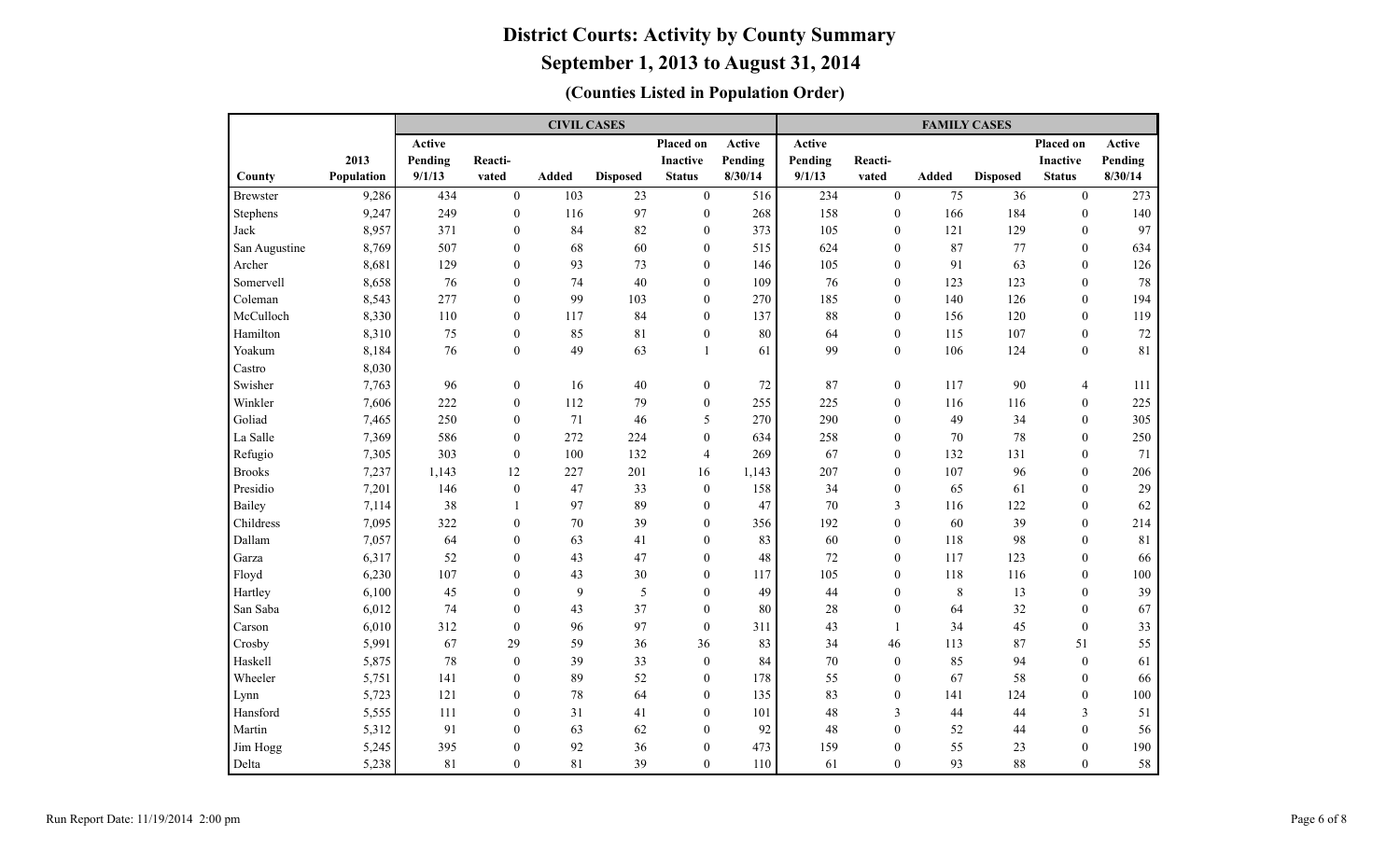### **September 1, 2013 to August 31, 2014**

|                   |                |                                 |                              | <b>JUVENILE CASES</b>      |                 |                      |                            |           |                                |          | <b>CRIMINAL CASES</b> |                        |           |                |                              | <b>TOTAL CASES</b> |                 |                      |                |
|-------------------|----------------|---------------------------------|------------------------------|----------------------------|-----------------|----------------------|----------------------------|-----------|--------------------------------|----------|-----------------------|------------------------|-----------|----------------|------------------------------|--------------------|-----------------|----------------------|----------------|
|                   |                | Active                          |                              |                            |                 | Placed on            | Active                     | Active    |                                |          |                       | Placed on              | Active    | Active         |                              |                    |                 | Placed on            | Active         |
|                   | 2013           | Pending                         | Reacti-                      |                            |                 | Inactive             | Pending                    | Pending   | Reacti-                        |          |                       | Inactive               | Pending   | Pending        | Reacti-                      |                    |                 | <b>Inactive</b>      | Pending        |
| County            | Population     | 9/1/13                          | vated                        | Added                      | <b>Disposed</b> | <b>Status</b>        | 8/30/14                    | 9/1/13    | vated                          | Added    | <b>Disposed</b>       | <b>Status</b>          | 8/30/14   | 9/1/13         | vated                        | Added              | <b>Disposed</b> | <b>Status</b>        | 8/30/14        |
| <b>Brewster</b>   | 9,286          |                                 |                              |                            |                 |                      |                            | 281       | $\overline{0}$                 | 83       | 40                    | $\mathbf{0}$           | 320       | 949            | $\overline{0}$               | 261                | 99              | $\overline{0}$       | 1,109          |
| Stephens          | 9,247          | $\overline{0}$                  | $\mathbf{0}$                 | 21                         | $20\,$          | $\overline{0}$       | $\overline{1}$             | 724       | $\overline{0}$                 | 447      | 439                   | $\mathbf{0}$           | 752       | 1,131          | $\mathbf{0}$                 | 750                | 740             | $\overline{0}$       | 1,161          |
| Jack              | 8,957          | 8                               | $\mathbf{0}$                 | 8                          | 6               | $\theta$             | 10                         | 59        | 5                              | 81       | 74                    | $\mathbf{0}$           | 71        | 543            | 5                            | 294                | 291             | $\overline{0}$       | 551            |
| San Augustine     | 8,769          | $\Omega$                        | $\mathbf{0}$                 | $\Omega$                   | $\Omega$        | $\theta$             | $\theta$                   | 260       | $\overline{0}$                 | 109      | 104                   | $\mathbf{0}$           | 265       | 1,391          | $\overline{0}$               | 264                | 241             | $\overline{0}$       | 1,414          |
| Archer            | 8,681          | 11                              | $\theta$                     | $\Omega$                   | $\Omega$        | $\Omega$             | 11                         | 68        | $\theta$                       | 82       | 85                    | $\theta$               | 58        | 313            | $\mathbf{0}$                 | 266                | 221             | $\overline{0}$       | 341            |
| Somervell         | 8,658          | $\Omega$                        | $\theta$                     | $\Omega$                   | $\Omega$        | $\Omega$             | $\Omega$                   | 34        | 29                             | 60       | 62                    | 17                     | 34        | 186            | 29                           | 257                | 225             | 17                   | 221            |
| Coleman           | 8,543          | $\Omega$                        | $\Omega$                     | $\Omega$                   | $\Omega$        | $\Omega$             | $\Omega$                   | 180       | 16                             | 125      | 118                   | 11                     | 176       | 642            | 16                           | 364                | 347             | 11                   | 640            |
| McCulloch         | 8,330          | 6                               | $\mathbf{0}$                 | 6                          | $\overline{7}$  | $\Omega$             | 3                          | 114       | $\overline{0}$                 | 185      | 156                   | $\mathbf{0}$           | 132       | 318            | $\mathbf{0}$                 | 464                | 367             | $\bf{0}$             | 391            |
| Hamilton          | 8,310          | $\Omega$                        | $\mathbf{0}$                 | $\mathbf{0}$               | $\theta$        | $\theta$             | $\Omega$                   | 57        | $\overline{0}$                 | 140      | 64                    | 5                      | 123       | 196            | $\mathbf{0}$                 | 340                | 252             | 5                    | 275            |
| Yoakum            | 8,184          |                                 |                              |                            |                 |                      |                            | 61        | 29                             | 84       | 90                    | 39                     | 45        | 236            | 29                           | 239                | 277             | 40                   | 187            |
| Castro            | 8,030          |                                 |                              |                            |                 |                      |                            |           |                                |          |                       |                        |           | $\overline{0}$ | $\overline{0}$               | $\overline{0}$     | $\overline{0}$  | $\overline{0}$       | $\overline{0}$ |
| Swisher           | 7,763          | $\theta$                        | $\boldsymbol{0}$             | $\mathbf{0}$               | $\overline{0}$  | $\overline{0}$       | $\theta$                   | 92        | 44                             | 59       | 60                    | 47                     | 91        | 275            | 44                           | 192                | 190             | 51                   | 274            |
| Winkler           | 7,606          |                                 |                              |                            |                 |                      |                            | 72        | 43                             | 113      | 102                   | 48                     | 79        | 519            | 43                           | 341                | 297             | 48                   | 559            |
| Goliad            | 7,465          | $\mathbf{1}$                    | $\boldsymbol{0}$             | $\boldsymbol{0}$           | $\mathbf{0}$    | $\overline{0}$       |                            | 82        | $\overline{0}$                 | 127      | 100                   | 6                      | 108       | 623            | $\overline{0}$               | 247                | 180             | 11                   | 684            |
| La Salle          | 7,369          | $\theta$                        | $\boldsymbol{0}$             | $\mathbf{0}$               | $\overline{0}$  | $\theta$             | $\theta$                   | 208       | $\overline{0}$                 | 52       | 70                    | $\mathbf{0}$           | 190       | 1,052          | $\overline{0}$               | 394                | 372             | $\mathbf{0}$         | 1,074          |
| Refugio           | 7,305          |                                 |                              |                            |                 |                      |                            | 63        | 116                            | 147      | 148                   | 97                     | 81        | 433            | 116                          | 379                | 411             | 101                  | 421            |
| <b>Brooks</b>     | 7,237          | $\theta$                        | $\boldsymbol{0}$             | $\overline{0}$             | $\overline{0}$  | $\overline{0}$       | $\theta$                   | 1,293     | 43                             | 74       | 129                   | 20                     | 1,287     | 2,643          | 55                           | 408                | 426             | 36                   | 2,636          |
| Presidio          | 7,201          |                                 |                              |                            |                 |                      |                            | 55        | $\overline{0}$                 | 29       | 37                    | $\mathbf{0}$           | 36        | 235            | $\overline{0}$               | 141                | 131             | $\overline{0}$       | 223            |
| Bailey            | 7,114          | $\theta$                        | $\mathbf{0}$                 | $\mathbf{0}$               | $\Omega$        | $\theta$             | $\theta$                   | 17        | 5                              | 127      | 123                   | $\theta$               | 31        | 125            | 9                            | 340                | 334             | $\overline{0}$       | 140            |
| Childress         | 7,095          | $\Omega$                        | $\mathbf{0}$                 | $\overline{0}$             | $\theta$        | $\overline{0}$       | $\theta$                   | 118       | -1                             | 136      | 120                   | $\overline{0}$         | 134       | 632            | $\mathbf{1}$                 | 266                | 198             | $\overline{0}$       | 704            |
| Dallam            | 7,057          | $\Omega$                        | $\Omega$                     | $\Omega$                   | $\Omega$        | $\Omega$             | $\Omega$                   | 40        | 86                             | 95       | 104                   | $80\,$                 | 38        | 164            | 86                           | 276                | 243             | 80                   | 202            |
| Garza             | 6,317          | $\Omega$                        | $\Omega$                     | $\Omega$                   | $\Omega$        | $\Omega$             | $\Omega$                   | 48        | $\overline{0}$                 | 63       | 47                    | $\theta$               | 64        | 172            | $\overline{0}$               | 223                | 217             | $\mathbf{0}$         | 178            |
| Floyd             | 6,230          | $\Omega$                        | $\Omega$                     |                            |                 | $\Omega$             | $\Omega$                   | 29        | 18                             | 35       | 65                    | 5                      | 10        | 241            | 18                           | 197                | 212             | 5                    | 227            |
| Hartley           | 6,100          |                                 | $\Omega$                     | $\Omega$                   | $\Omega$        | $\Omega$             | $\Omega$                   | 28        | $\overline{2}$                 | 15       | 12                    | 2                      | 31        | 117            | 2                            | 32                 | 30              | 2                    | 119            |
| San Saba          | 6,012          | $\Omega$                        | $\Omega$<br>$\Omega$         | $\Omega$<br>$\Omega$       | $\Omega$        | $\Omega$<br>$\Omega$ | $\overline{4}$<br>$\Omega$ | 35        | $\overline{0}$                 | 73       | 48                    | 25                     | 35        | 141            | $\mathbf{0}$                 | 180                | 118             | 25                   | 186            |
| Carson            | 6,010          |                                 |                              | 5                          |                 | $\Omega$             |                            | 235       | $\overline{0}$                 | 303      | 326<br>49             |                        | 211       | 590<br>137     | $\overline{1}$<br>97         | 433                | 468<br>189      | -1<br>97             | 555<br>179     |
| Crosby<br>Haskell | 5,991<br>5,875 | 12<br>$\Omega$                  | $\boldsymbol{0}$<br>$\theta$ | $\overline{7}$             | 17              | $\theta$             | $\overline{0}$             | 24<br>71  | $22\,$                         | 53<br>86 | 68                    | $10\,$<br>$\mathbf{0}$ | 41        | 219            |                              | 230<br>217         | 201             | $\boldsymbol{0}$     | 235            |
| Wheeler           |                |                                 | $\theta$                     | $\Omega$                   | 6<br>$\Omega$   | $\Omega$             |                            | 80        | $\mathbf{0}$<br>$\overline{0}$ | 149      | 131                   | $\mathbf{0}$           | 89        | 277            | $\mathbf{0}$<br>$\mathbf{0}$ | 305                | 241             | $\mathbf{0}$         | 343            |
|                   | 5,751<br>5,723 | 3                               | $\theta$                     | $\boldsymbol{\varDelta}$   | $\overline{4}$  | $\Omega$             | 4                          | 22        | $\overline{0}$                 | 40       | 36                    | $\theta$               | 98<br>28  | 229            | $\overline{0}$               | 263                | 228             | $\overline{0}$       | 267            |
| Lynn<br>Hansford  | 5,555          | -5                              | $\Omega$                     |                            | 10              |                      | $\Omega$                   | 26        | $\overline{4}$                 | 51       | 42                    | 3                      | 33        | 190            | $7\phantom{.0}$              | 130                | 137             | $7\phantom{.0}$      | 185            |
| Martin            | 5,312          |                                 | $\Omega$                     | $\Omega$                   | $\Omega$        | $\Omega$             | $\Omega$                   | 34        | $\theta$                       | 30       | 28                    | $\theta$               | 36        | 173            | $\overline{0}$               | 145                | 134             | $\overline{0}$       | 184            |
|                   |                |                                 |                              |                            |                 |                      |                            |           |                                |          |                       |                        |           |                |                              |                    |                 |                      |                |
|                   |                |                                 |                              |                            |                 |                      |                            |           |                                |          |                       |                        |           |                |                              |                    |                 |                      |                |
| Jim Hogg<br>Delta | 5,245<br>5,238 | $\mathcal{E}$<br>$\mathfrak{D}$ | $\Omega$<br>$\Omega$         | $\Omega$<br>$\overline{7}$ | $\Omega$<br>6   | $\Omega$<br>$\theta$ | $\mathcal{F}$              | 115<br>71 | $\theta$<br>33                 | 27<br>98 | 51<br>91              | $\theta$<br>24         | 112<br>68 | 672<br>215     | $\overline{0}$<br>33         | 174<br>279         | 110<br>224      | $\overline{0}$<br>24 | 778<br>239     |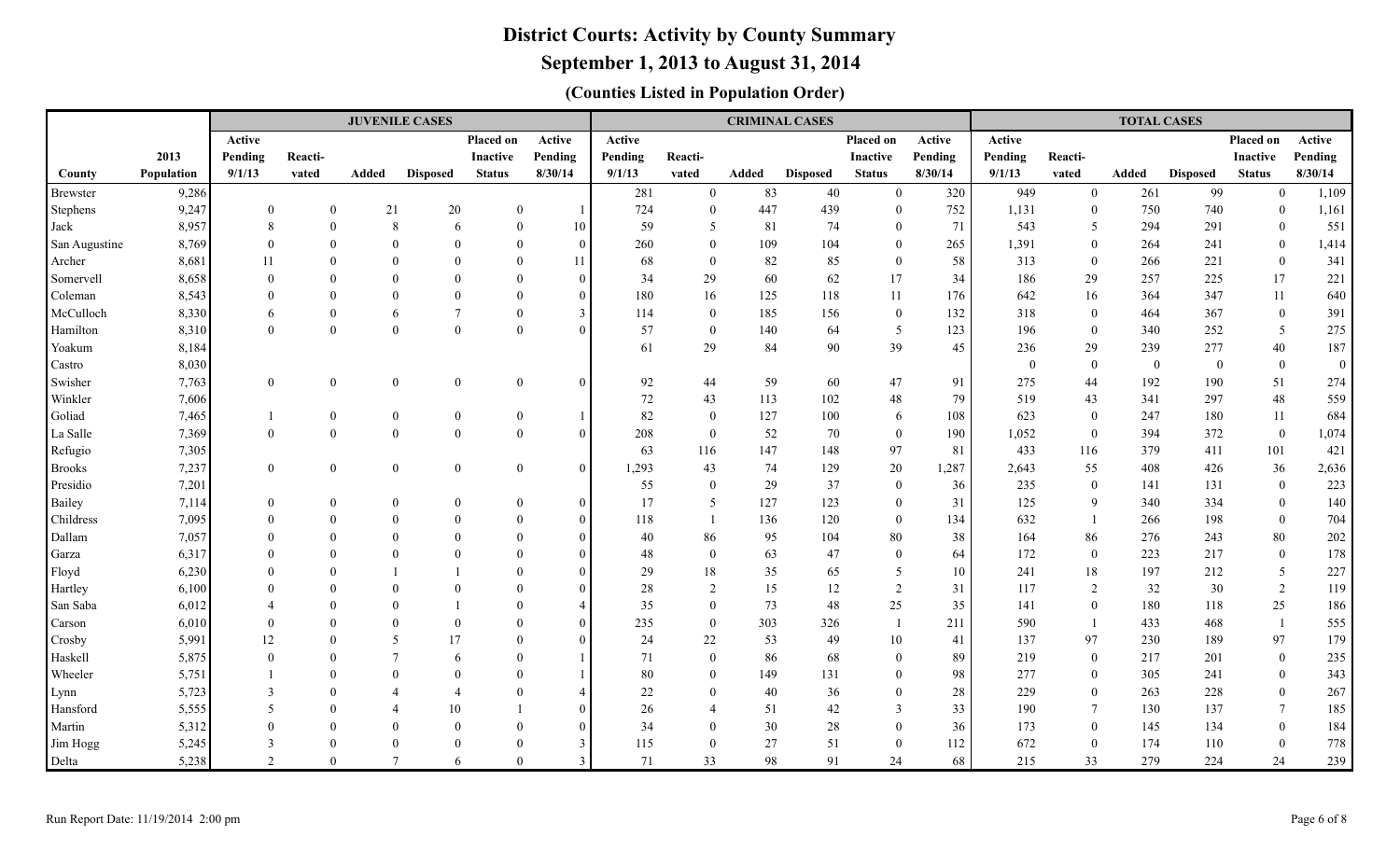|               |            |         |                  | <b>CIVIL CASES</b> |                 |                  |         | <b>FAMILY CASES</b> |                  |             |                 |                  |         |  |  |  |  |
|---------------|------------|---------|------------------|--------------------|-----------------|------------------|---------|---------------------|------------------|-------------|-----------------|------------------|---------|--|--|--|--|
|               |            | Active  |                  |                    |                 | Placed on        | Active  | Active              |                  |             |                 | Placed on        | Active  |  |  |  |  |
|               | 2013       | Pending | Reacti-          |                    |                 | <b>Inactive</b>  | Pending | Pending             | Reacti-          |             |                 | <b>Inactive</b>  | Pending |  |  |  |  |
| County        | Population | 9/1/13  | vated            | <b>Added</b>       | <b>Disposed</b> | <b>Status</b>    | 8/30/14 | 9/1/13              | vated            | Added       | <b>Disposed</b> | <b>Status</b>    | 8/30/14 |  |  |  |  |
| Mills         | 4,907      | 55      | $\boldsymbol{0}$ | 60                 | 47              | $\boldsymbol{0}$ | 69      | 49                  | $\theta$         | 99          | 79              | $\boldsymbol{0}$ | 67      |  |  |  |  |
| Crane         | 4,773      | 61      | $\boldsymbol{0}$ | 22                 | $\mathbf{9}$    | 17               | 67      | 51                  | $\boldsymbol{0}$ | 38          | 30              | 17               | 70      |  |  |  |  |
| Kimble        | 4,481      | 98      | $\overline{0}$   | 44                 | 36              | $\boldsymbol{0}$ | 105     | 41                  | $\mathbf{0}$     | 58          | 42              | $\boldsymbol{0}$ | 54      |  |  |  |  |
| Hemphill      | 4,158      | 112     | $\mathbf{0}$     | 63                 | 31              | $\mathbf{0}$     | 144     | 166                 | $\mathbf{0}$     | 46          | 30              | $\mathbf{0}$     | 182     |  |  |  |  |
| Mason         | 4,128      | 24      | $\mathbf{0}$     | 33                 | 27              | $\boldsymbol{0}$ | 30      | 21                  | $\mathbf{0}$     | 42          | 30              | $\mathbf{0}$     | 33      |  |  |  |  |
| Concho        | 4,043      | 108     | $\mathbf{0}$     | 28                 | 40              | $\mathbf{0}$     | 97      | 28                  | $\mathbf{0}$     | 15          | 14              | $\mathbf{0}$     | 31      |  |  |  |  |
| Hardeman      | 4,016      | 379     | $\mathbf{0}$     | 67                 | 50              | $\overline{0}$   | 393     | 202                 | $\mathbf{0}$     | 42          | 15              | $\overline{0}$   | 229     |  |  |  |  |
| Sutton        | 4,006      | 63      | $\boldsymbol{0}$ | 28                 | 30              | $\mathbf{0}$     | 60      | 56                  | $\mathbf{0}$     | 74          | 69              | $\mathbf{0}$     | 56      |  |  |  |  |
| Fisher        | 3,856      | 135     | $\boldsymbol{0}$ | 55                 | 31              | $\boldsymbol{0}$ | 160     | $72\,$              | $\mathbf{0}$     | 16          | 81              | $\mathbf{0}$     | 9       |  |  |  |  |
| Crockett      | 3,807      | 72      | $\mathbf{0}$     | 35                 | $28\,$          | $\boldsymbol{0}$ | 81      | 63                  | $\mathbf{0}$     | 52          | 32              | $\mathbf{0}$     | 85      |  |  |  |  |
| Knox          | 3,767      | 174     | $\mathbf{0}$     | 24                 | 28              | $\mathbf{0}$     | 171     | 149                 | $\mathbf{0}$     | 35          | 17              | $\mathbf{0}$     | 167     |  |  |  |  |
| Baylor        | 3,614      | 77      | $\overline{0}$   | 43                 | 40              | $\overline{0}$   | 81      | 45                  | $\mathbf{0}$     | 46          | 42              | $\mathbf{0}$     | 50      |  |  |  |  |
| Reagan        | 3,601      | 65      | $\overline{0}$   | 39                 | 33              | $\mathfrak{2}$   | 68      | 48                  | $\mathbf{0}$     | 56          | 42              | $\mathbf{0}$     | 62      |  |  |  |  |
| Kinney        | 3,586      | 184     | $\overline{0}$   | 76                 | 49              | $\mathbf{0}$     | 212     | 64                  | $\theta$         | 21          | 29              | $\theta$         | 56      |  |  |  |  |
| Donley        | 3,522      | 282     | $\theta$         | 77                 | 38              | $\mathbf{0}$     | 324     | 50                  | $\theta$         | 53          | 45              | $\theta$         | 60      |  |  |  |  |
| Lipscomb      | 3,485      | 66      | $\boldsymbol{0}$ | 36                 | 15              | 1                | 88      | 38                  | $\theta$         | 32          | 31              | $\theta$         | 41      |  |  |  |  |
| Shackelford   | 3,375      | 177     | $\overline{0}$   | 55                 | 43              | $\boldsymbol{0}$ | 189     | 64                  | $\boldsymbol{0}$ | 52          | 59              | $\mathbf{0}$     | 64      |  |  |  |  |
| Upton         | 3,372      | 105     | $\overline{0}$   | 34                 | 10              | $\mathbf{0}$     | 113     | 37                  | $\boldsymbol{0}$ | 14          | 17              | $\mathbf{0}$     | 31      |  |  |  |  |
| Real          | 3,350      | 34      | $\mathbf{0}$     | 48                 | 23              | $\mathbf{0}$     | 55      | 47                  | $\boldsymbol{0}$ | 28          | 36              | $\mathbf{0}$     | 42      |  |  |  |  |
| Hudspeth      | 3,318      | 1,140   | $\overline{0}$   | 31                 | 24              | $\mathbf{0}$     | 1,164   | 86                  | $\mathbf{0}$     | 6           | $\overline{4}$  | $\mathbf{0}$     | 93      |  |  |  |  |
| Hall          | 3,239      | 49      | $\mathbf{0}$     | 61                 | 31              | $\mathbf{0}$     | 80      | 44                  | $\mathbf{0}$     | $28\,$      | 19              | $\mathbf{0}$     | 53      |  |  |  |  |
| Coke          | 3,210      | 37      | $\mathbf{0}$     | 12                 | $\mathfrak{Z}$  | $\mathbf{0}$     | 44      | 54                  | $\mathbf{0}$     | 30          | 20              | 2                | 46      |  |  |  |  |
| Schleicher    | 3,206      | 48      | $\mathbf{0}$     | 15                 | 20              | $\mathbf{0}$     | 38      | 34                  | $\overline{2}$   | 39          | 25              | $\mathbf{0}$     | 28      |  |  |  |  |
| Collingsworth | 3,099      | 157     | $\boldsymbol{0}$ | 47                 | 68              | $\mathbf{0}$     | 139     | 130                 | $\mathbf{0}$     | 33          | 23              | $\mathbf{0}$     | 141     |  |  |  |  |
| Sherman       | 3,093      | 32      | $\overline{c}$   | 42                 | 21              | $\mathbf{0}$     | 56      | 14                  | 5                | 30          | 23              | $\mathbf{0}$     | 24      |  |  |  |  |
| Cochran       | 3,016      | 87      | $\overline{0}$   | 39                 | 29              | $\mathbf{0}$     | 99      | 97                  | $\mathbf{0}$     | 38          | 39              | $\mathbf{0}$     | 99      |  |  |  |  |
| Dickens       | 2,291      | 35      | $\boldsymbol{0}$ | 21                 | $\,8\,$         | $\mathbf{0}$     | 48      | 119                 | $\mathbf{0}$     | 20          | 9               | $\mathbf{0}$     | 130     |  |  |  |  |
| Culberson     | 2,277      | 187     | $\overline{0}$   | 70                 | 56              | $\mathbf{0}$     | 201     | 36                  | $\mathbf{0}$     | 17          | 23              | $\mathbf{0}$     | 30      |  |  |  |  |
| Jeff Davis    | 2,253      | 55      | $\overline{0}$   | 13                 | 14              | $\mathbf{0}$     | 57      | 16                  | $\mathbf{0}$     | 9           | 11              | $\mathbf{0}$     | 14      |  |  |  |  |
| Menard        | 2,148      | 99      | $\theta$         | 13                 | 11              | $\mathbf{0}$     | 101     | 95                  | $\mathbf{0}$     | $\,$ 8 $\,$ | $\overline{4}$  | $\mathbf{0}$     | 99      |  |  |  |  |
| Oldham        | 2,102      | 65      | $\theta$         | 35                 | 23              | $\boldsymbol{0}$ | 77      | 23                  | $\boldsymbol{0}$ | $22\,$      | 15              | $\boldsymbol{0}$ | $30\,$  |  |  |  |  |
| Armstrong     | 1,949      | 110     | $\mathbf{0}$     | 15                 | $10\,$          | $\boldsymbol{0}$ | 115     | 91                  | $\boldsymbol{0}$ | 18          | 19              | $\mathbf{0}$     | 90      |  |  |  |  |
| Edwards       | 1,884      | 84      | $\boldsymbol{0}$ | 29                 | 19              | $\boldsymbol{0}$ | 95      | 23                  | $\boldsymbol{0}$ | 17          | 16              | $\boldsymbol{0}$ | 27      |  |  |  |  |
| Irion         | 1,612      | 24      | $\overline{0}$   | 26                 | 14              | $\mathbf{0}$     | 37      | $\tau$              | $\mathbf{0}$     | 11          | 4               | $\mathbf{0}$     | 15      |  |  |  |  |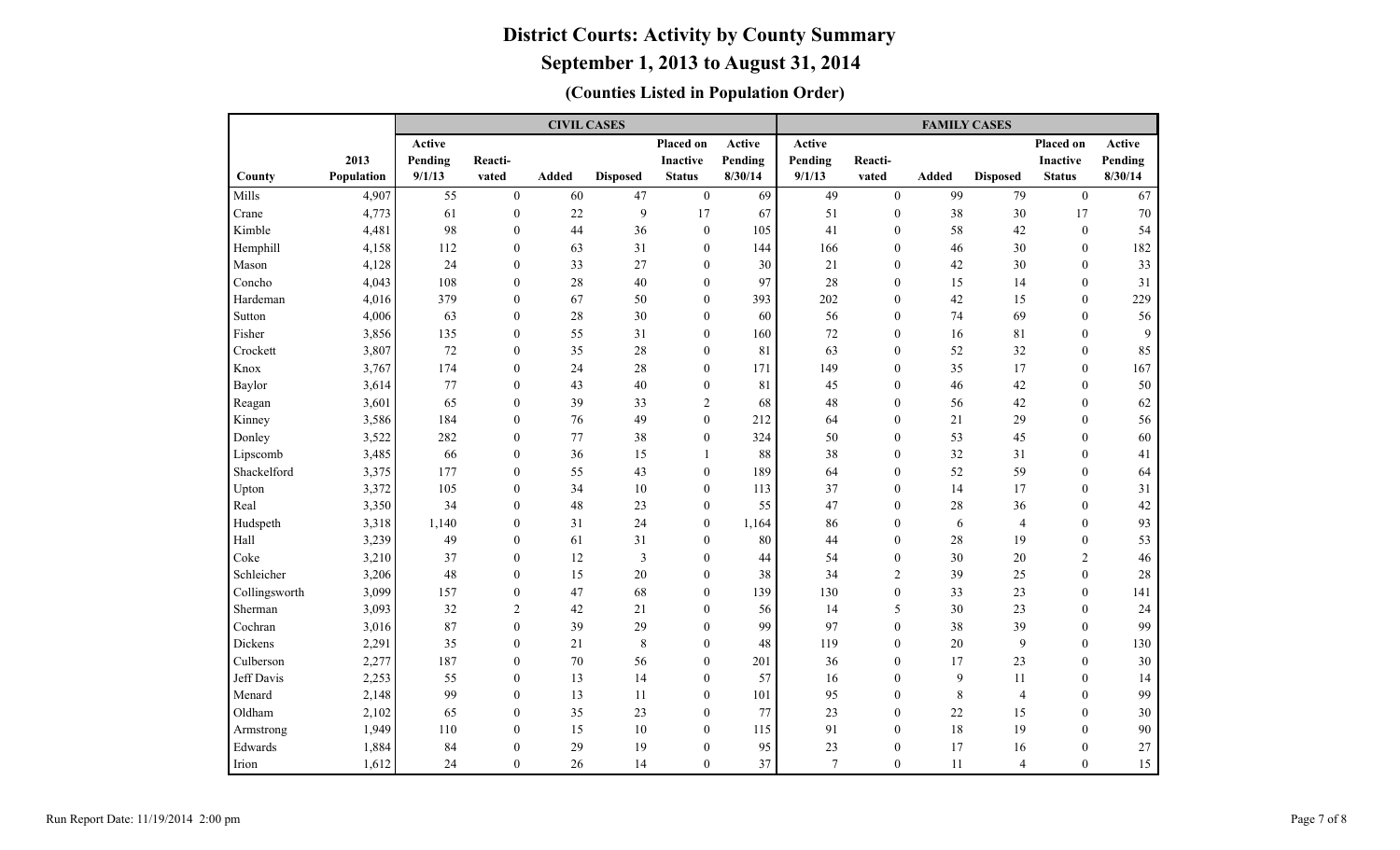### **September 1, 2013 to August 31, 2014**

|               |            |                |                | <b>JUVENILE CASES</b> |                 |                 |               |                |                |                | <b>CRIMINAL CASES</b> |                 | <b>TOTAL CASES</b> |         |                  |       |                 |                  |         |
|---------------|------------|----------------|----------------|-----------------------|-----------------|-----------------|---------------|----------------|----------------|----------------|-----------------------|-----------------|--------------------|---------|------------------|-------|-----------------|------------------|---------|
|               |            | Active         |                |                       |                 | Placed on       | Active        | Active         |                |                |                       | Placed on       | Active             | Active  |                  |       |                 | Placed on        | Active  |
|               | 2013       | Pending        | Reacti-        |                       |                 | <b>Inactive</b> | Pending       | Pending        | Reacti-        |                |                       | <b>Inactive</b> | Pending            | Pending | Reacti-          |       |                 | <b>Inactive</b>  | Pending |
| County        | Population | 9/1/13         | vated          | Added                 | <b>Disposed</b> | <b>Status</b>   | 8/30/14       | 9/1/13         | vated          | Added          | <b>Disposed</b>       | <b>Status</b>   | 8/30/14            | 9/1/13  | vated            | Added | <b>Disposed</b> | <b>Status</b>    | 8/30/14 |
| Mills         | 4,907      | $\overline{0}$ | $\overline{0}$ | $\theta$              | $\mathbf{0}$    | $\overline{0}$  | $\theta$      | 33             | $\mathbf{0}$   | 106            | 64                    | $\overline{0}$  | 77                 | 137     | $\overline{0}$   | 265   | 190             | $\overline{0}$   | 213     |
| Crane         | 4,773      | $\overline{0}$ | $\mathbf{0}$   | $\theta$              | $\theta$        | $\theta$        | $\Omega$      | 61             | $\overline{0}$ | 6              | 9                     | 2               | 56                 | 173     | $\mathbf{0}$     | 66    | 48              | 36               | 193     |
| Kimble        | 4,481      |                | $\Omega$       |                       | $\mathcal{L}$   | $\Omega$        | $\Omega$      | 68             | 24             | 103            | 98                    | 24              | 71                 | 208     | 24               | 206   | 178             | 24               | 230     |
| Hemphill      | 4,158      | $\Omega$       | $\Omega$       | $\Omega$              | $\Omega$        | $\Omega$        | $\Omega$      | 59             | $\mathbf{0}$   | 27             | 34                    | $\theta$        | 52                 | 337     | $\overline{0}$   | 136   | 95              | $\overline{0}$   | 378     |
| Mason         | 4,128      |                | $\Omega$       | $\Omega$              |                 | $\Omega$        | $\Omega$      | 6              | 9              | 24             | 24                    | $\mathbf Q$     | 6                  | 52      | 9                | 99    | 82              | 9                | 69      |
| Concho        | 4,043      | 3              | $\Omega$       | $\Omega$              | 3               | $\Omega$        | $\Omega$      | 51             | $\overline{0}$ | 40             | 49                    | $\theta$        | 45                 | 190     | $\mathbf{0}$     | 83    | 106             | $\overline{0}$   | 173     |
| Hardeman      | 4,016      | $\Omega$       | $\Omega$       | $\Omega$              | $\Omega$        | $\Omega$        | $\Omega$      | 70             | $\overline{0}$ | 37             | 18                    |                 | 88                 | 651     | $\overline{0}$   | 146   | 83              |                  | 710     |
| Sutton        | 4,006      | $\Omega$       | $\Omega$       | $\Omega$              | $\Omega$        | $\Omega$        | $\Omega$      | 15             |                | 60             | 74                    | 12              | 10                 | 134     | $\mathbf{1}$     | 162   | 173             | 12               | 126     |
| Fisher        | 3,856      | $\Omega$       | $\Omega$       | $\Omega$              | $\Omega$        | $\Omega$        | $\Omega$      | 23             | $\overline{0}$ | 37             | 32                    | $\theta$        | 28                 | 230     | $\overline{0}$   | 108   | 144             | $\overline{0}$   | 197     |
| Crockett      | 3,807      |                | $\Omega$       |                       | $\Omega$        | $\Omega$        | $\Omega$      | 58             | $\overline{0}$ | 57             | 60                    | $\theta$        | 66                 | 193     | $\overline{0}$   | 144   | 120             | $\overline{0}$   | 232     |
| Knox          | 3,767      |                | $\Omega$       | $\Omega$              | $\Omega$        | $\Omega$        | $\Omega$      | 33             | $\overline{0}$ | 32             | 20                    | $\Omega$        | 45                 | 356     | $\mathbf{0}$     | 91    | 65              | $\overline{0}$   | 383     |
| Baylor        | 3,614      | $\Omega$       | $\Omega$       | $\Omega$              | $\Omega$        | $\Omega$        | $\Omega$      | 62             | $\overline{0}$ | 31             | 35                    | $\Omega$        | 60                 | 184     | $\overline{0}$   | 120   | 117             | $\overline{0}$   | 191     |
| Reagan        | 3,601      | $\Omega$       | $\theta$       | $\Omega$              | $\Omega$        | $\Omega$        | $\Omega$      | 9              | $10\,$         | $26\,$         | 34                    | $\mathbf Q$     | $\overline{5}$     | 122     | $10\,$           | 121   | 109             | 11               | 135     |
| Kinney        | 3,586      | $\Omega$       | $\Omega$       | $\overline{3}$        | $\overline{2}$  | $\Omega$        |               | 46             | $\overline{0}$ | 35             | 46                    | $\Omega$        | 35                 | 294     | $\mathbf{0}$     | 135   | 126             | $\mathbf{0}$     | 304     |
| Donley        | 3,522      | $\Omega$       | $\Omega$       | $\mathbf{0}$          | $\theta$        | $\Omega$        | $\Omega$      | 48             | $\overline{0}$ | 49             | 40                    | $\Omega$        | 57                 | 380     | $\mathbf{0}$     | 179   | 123             | $\overline{0}$   | 441     |
| Lipscomb      | 3,485      | $\theta$       | $\mathbf{0}$   | $\theta$              | $\Omega$        | $\theta$        | $\Omega$      | 8              | $\overline{0}$ | 11             | 13                    | $\Omega$        | $5\overline{)}$    | 112     | $\mathbf{0}$     | 79    | 59              |                  | 134     |
| Shackelford   | 3,375      |                |                |                       |                 |                 |               | 129            | $\theta$       | 150            | 119                   | $\theta$        | 160                | 370     | $\mathbf{0}$     | 257   | 221             | $\mathbf{0}$     | 413     |
| Upton         | 3,372      | $\overline{0}$ | $\mathbf{0}$   | $\mathbf{0}$          | $\theta$        | $\theta$        | $\Omega$      | 49             | $\theta$       | 39             | 17                    | $\theta$        | 68                 | 191     | $\overline{0}$   | 87    | 44              | $\overline{0}$   | 212     |
| Real          | 3,350      | $\Omega$       | $\Omega$       | $\theta$              | $\Omega$        | $\theta$        | $\Omega$      | 26             | $\theta$       | 27             | 23                    | $\mathcal{E}$   | 23                 | 107     | $\overline{0}$   | 103   | 82              | 3                | 120     |
| Hudspeth      | 3,318      | $\Omega$       | $\theta$       | $\Omega$              | $\Omega$        | $\Omega$        | $\Omega$      | 898            | $\overline{0}$ | 184            | 246                   | $\overline{0}$  | 940                | 2,124   | $\boldsymbol{0}$ | 221   | 274             | $\mathbf{0}$     | 2,197   |
| Hall          | 3,239      | $\Omega$       | $\Omega$       | $\Omega$              | $\Omega$        | $\Omega$        | $\Omega$      | 34             | $\overline{0}$ | $48\,$         | 36                    | $\theta$        | 46                 | 127     | $\boldsymbol{0}$ | 137   | 86              | $\mathbf{0}$     | 179     |
| Coke          | 3,210      | $\mathfrak{D}$ | $\Omega$       |                       | $\Omega$        | $\Omega$        | $\angle$      | 17             | $\overline{0}$ | 25             | 16                    | 2               | 28                 | 110     | $\mathbf{0}$     | 68    | 39              | $\overline{4}$   | 122     |
| Schleicher    | 3,206      | $\Omega$       | $\Omega$       | $\Omega$              | $\Omega$        | $\Omega$        | $\Omega$      | 29             | $\theta$       | 36             | 46                    | $\theta$        | 21                 | 111     | 2                | 90    | 91              | $\overline{0}$   | $87\,$  |
| Collingsworth | 3,099      |                | $\Omega$       | $\Omega$              | $\Omega$        | $\Omega$        | $\Omega$      | 70             | $\theta$       | 44             | 39                    | $\Omega$        | 75                 | 357     | $\mathbf{0}$     | 124   | 130             | $\mathbf{0}$     | 355     |
| Sherman       | 3,093      |                | $\Omega$       | $\Omega$              | $\Omega$        | $\Omega$        |               | 9              | 3              | 5              | $\overline{4}$        | $\Omega$        | 12                 | 56      | 10               | 77    | 48              | $\mathbf{0}$     | 93      |
| Cochran       | 3,016      | $\Omega$       | $\Omega$       | $\Omega$              | $\Omega$        | $\Omega$        | $\Omega$      | 31             | $\overline{2}$ | 27             | 17                    | $\Omega$        | $47\,$             | 215     | $\overline{2}$   | 104   | 85              | $\mathbf{0}$     | 245     |
| Dickens       | 2,291      | $\Omega$       | $\Omega$       | $\Omega$              | $\Omega$        | $\Omega$        | $\Omega$      | 21             | $\overline{0}$ | $\overline{7}$ | 19                    | $\Omega$        | 9                  | 175     | $\mathbf{0}$     | 48    | 36              | $\overline{0}$   | 187     |
| Culberson     | 2,277      | $\Omega$       | $\Omega$       | $\theta$              | $\Omega$        | $\theta$        | $\Omega$      | 74             | $\mathbf{0}$   | 6              | 11                    | $\theta$        | 69                 | 297     | $\boldsymbol{0}$ | 93    | 90              | $\boldsymbol{0}$ | 300     |
| Jeff Davis    | 2,253      | $\Omega$       | $\Omega$       | $\Omega$              | $\Omega$        | $\Omega$        | $\Omega$      | 24             | $\overline{0}$ | 11             | 21                    | $\overline{4}$  | 17                 | 95      | $\mathbf{0}$     | 33    | 46              | $\overline{4}$   | 88      |
| Menard        | 2,148      | 2              | $\Omega$       | $\Omega$              | $\Omega$        | $\Omega$        | $\mathcal{D}$ | 64             | 3              | 58             | 44                    | $\overline{4}$  | 86                 | 260     | 3                | 79    | 59              | $\overline{4}$   | 288     |
| Oldham        | 2,102      | $\Omega$       | $\Omega$       | $\Omega$              | $\Omega$        | $\Omega$        | $\Omega$      | 119            | $\theta$       | 102            | 101                   | $\theta$        | 120                | 207     | $\overline{0}$   | 159   | 139             | $\mathbf{0}$     | 227     |
| Armstrong     | 1,949      |                | $\Omega$       | $\Omega$              | $\Omega$        | $\Omega$        | $\Omega$      | 36             | $\theta$       | 14             | 10                    | $\Omega$        | 40                 | 237     | $\overline{0}$   | 47    | 39              | $\theta$         | 245     |
| Edwards       | 1,884      | 8              | $\Omega$       | $\Omega$              | $\Omega$        | $\Omega$        |               | 14             | $\overline{0}$ | 30             | 26                    | $\Omega$        | 18                 | 129     | $\overline{0}$   | 76    | 61              | $\theta$         | 148     |
| Irion         | 1,612      | $\Omega$       | $\Omega$       | $\Omega$              | $\Omega$        | $\Omega$        | $\Omega$      | $\overline{7}$ | $\theta$       | $\overline{4}$ | $\overline{7}$        | $\mathfrak{D}$  | 6                  | 38      | $\theta$         | 41    | 25              | $\overline{2}$   | 58      |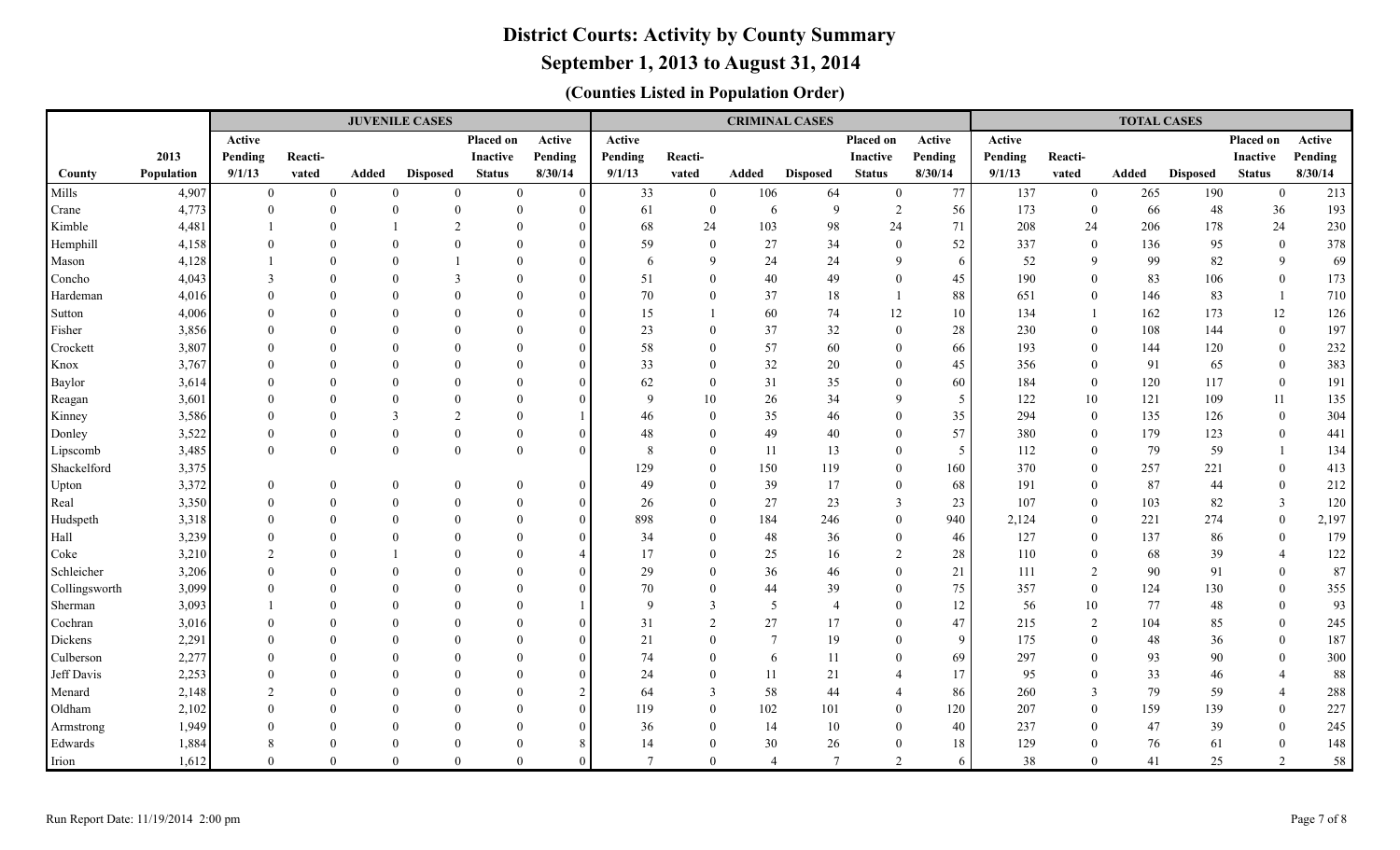|                |            |         |          | <b>CIVIL CASES</b> |                         |                  |         | <b>FAMILY CASES</b> |                  |         |                 |               |         |  |  |  |  |
|----------------|------------|---------|----------|--------------------|-------------------------|------------------|---------|---------------------|------------------|---------|-----------------|---------------|---------|--|--|--|--|
|                |            | Active  |          |                    |                         | <b>Placed on</b> | Active  | Active              |                  |         |                 | Placed on     | Active  |  |  |  |  |
|                | 2013       | Pending | Reacti-  |                    |                         | <b>Inactive</b>  | Pending | Pending             | Reacti-          |         |                 | Inactive      | Pending |  |  |  |  |
| County         | Population | 9/1/13  | vated    | Added              | <b>Disposed</b>         | <b>Status</b>    | 8/30/14 | 9/1/13              | vated            | Added   | <b>Disposed</b> | <b>Status</b> | 8/30/14 |  |  |  |  |
| Throckmorton   | 1,600      | 80      | $\theta$ | 14                 | 3                       | $\mathbf{0}$     | 96      | 51                  | $\theta$         | 14      | $\theta$        | $\theta$      | 69      |  |  |  |  |
| <b>Briscoe</b> | 1,537      | 45      |          |                    | 8                       | 0                | 42      | 29                  | $\mathbf{0}$     | 21      | 15              |               | 15      |  |  |  |  |
| Cottle         | 1,452      | 133     |          | 32                 |                         | $\Omega$         | 159     | 25                  |                  | 8       | 3               |               | 31      |  |  |  |  |
| Stonewall      | 1,432      | 54      |          | 15                 | 13                      | 0                | 56      | 29                  |                  |         | 15              | $\Omega$      | 21      |  |  |  |  |
| Foard          | 1,277      | 183     |          | 27                 | $\mathbf{r}$            | $\mathbf{0}$     | 198     | 52                  | $\boldsymbol{0}$ | 11      | $\overline{2}$  | $\theta$      | 59      |  |  |  |  |
| Glasscock      | 1,251      | 58      |          | 34                 | 31                      | 0                | 62      | 6                   | 0                |         |                 | $\Omega$      |         |  |  |  |  |
| Sterling       | 1,219      | 18      |          | 16                 | 16                      |                  | 16      | 12                  |                  | 17      | 12              |               |         |  |  |  |  |
| Motley         | 1,196      | 23      |          | $\theta$           | 15                      | 0                | 8       |                     | 0                |         |                 | $\Omega$      |         |  |  |  |  |
| Terrell        | 903        | 15      |          |                    | $\overline{\mathbf{c}}$ | $\Omega$         | 17      | 12                  |                  |         |                 |               |         |  |  |  |  |
| Roberts        | 831        | 35      |          | 18                 | 12                      | 0                | 41      | 10                  |                  |         |                 | $\Omega$      |         |  |  |  |  |
| Kent           | 807        | 79      |          |                    | $\overline{4}$          |                  | 79      | 24                  | 0                |         |                 |               | 29      |  |  |  |  |
| McMullen       | 764        | 53      |          | 57                 | 68                      | 0                | 42      | 12                  | $\theta$         | 6       | 11              | $\Omega$      |         |  |  |  |  |
| Borden         | 637        | 79      |          | 31                 | 14                      | 0                | 87      | 27                  | 0                |         |                 | $\Omega$      | 28      |  |  |  |  |
| Kenedy         | 412        | 380     |          | 34                 | 212                     | 0                | 207     | 9                   |                  |         |                 |               |         |  |  |  |  |
| King           | 285        | 16      |          | 5                  | $\theta$                | $\Omega$         | 21      |                     | 0                |         |                 |               |         |  |  |  |  |
| Loving         | 95         | 4       |          |                    | $\mathfrak{D}$          |                  | 18      | 0                   | 0                |         | O               | $\Omega$      |         |  |  |  |  |
| <b>TOTALS</b>  | 26,448,193 | 306,742 | 12,541   | 214,650            | 200,123                 | 12,395           | 316,797 | 303,123             | 8,911            | 337,297 | 320,901         | 9,434         | 317,623 |  |  |  |  |